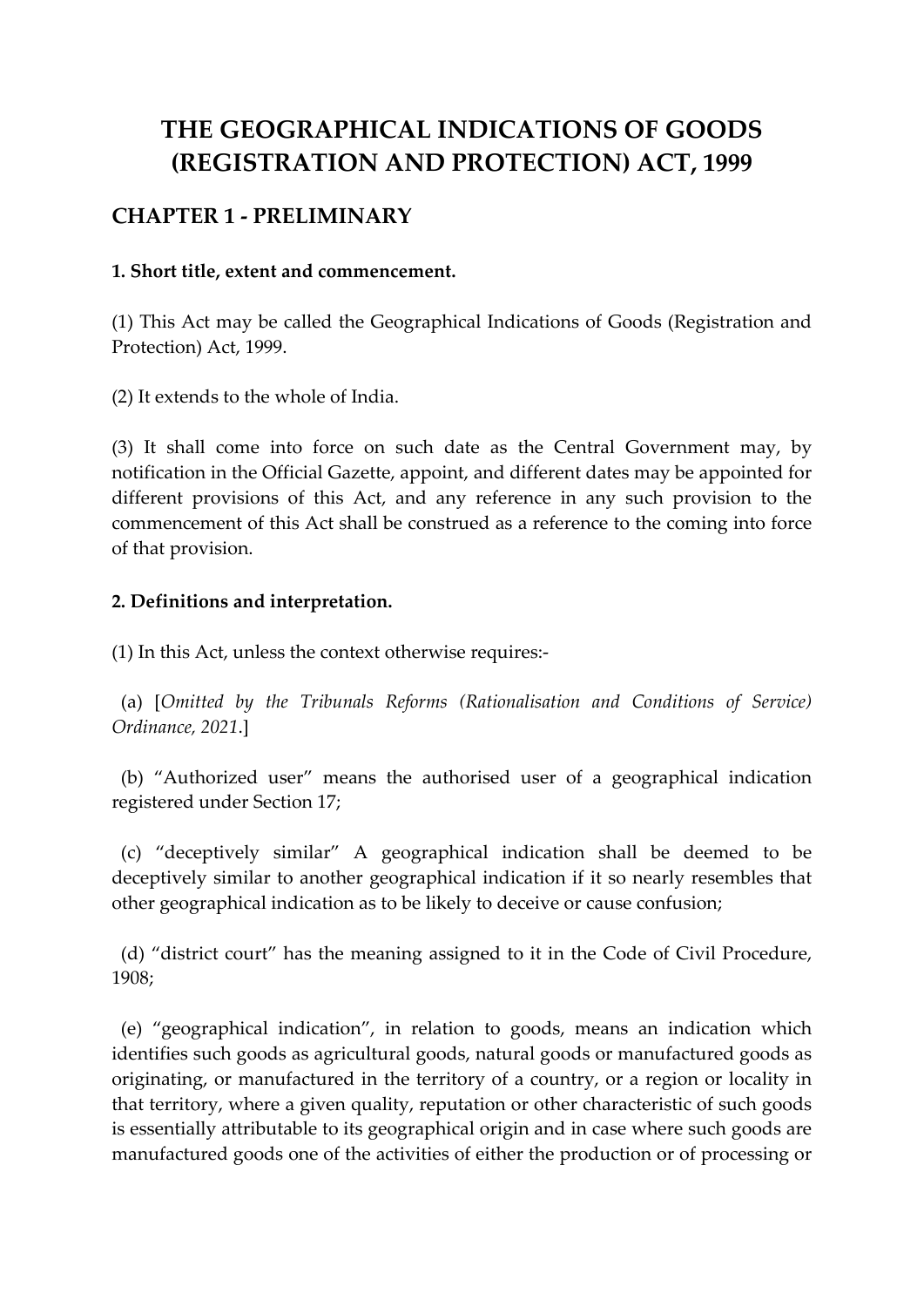preparation of the goods concerned takes place in such territory, region or locality, as the case may be.

Explanation: For the purposes of this clause, any name which is not the name of a country, region or locality of that country shall also be considered as the geographical indication if it relates to a specific geographical area and is used upon or in relation to particular goods originating from that country, region or locality, as the case may be;

 (f) "goods" means any agricultural, natural or manufactured goods or any goods of handicraft or of industry and includes food stuff;

 (g) "indication" includes any name, geographical or figurative representation or any combination of them conveying or suggesting the geographical origin of goods to which it applies;

(h) "name" includes any abbreviation of a name;

 (i) "package" includes any case, box, container, covering, folder, receptacle, vessel, casket, bottle, wrapper, label, band, ticket, reel, frame, capsule, cap, lid, stopper and cork;

(j) "prescribed" means prescribed by rules made under this Act;

(k) "producer", in relation to goods, means any person who:-

 (i) if such goods are agricultural goods, produces the goods and includes the person who processes or packages such goods;

(ii) if such goods are natural goods, exploits the goods;

 (iii) if such goods are handicraft or industrial goods, makes or manufactures the goods, and includes any person who trades or deals in such production, exploitation, making or manufacturing, as the case may be, of the goods ;

(l) "register" means the Register of Geographical Indications referred to in section 6;

(m) "registered" (with its grammatical variations) means registered under this Act;

 (n) "registered proprietor", in relation to a geographical indication, means any association of persons or of producers or any organization for the time being entered in the register as proprietor of the geographical indication;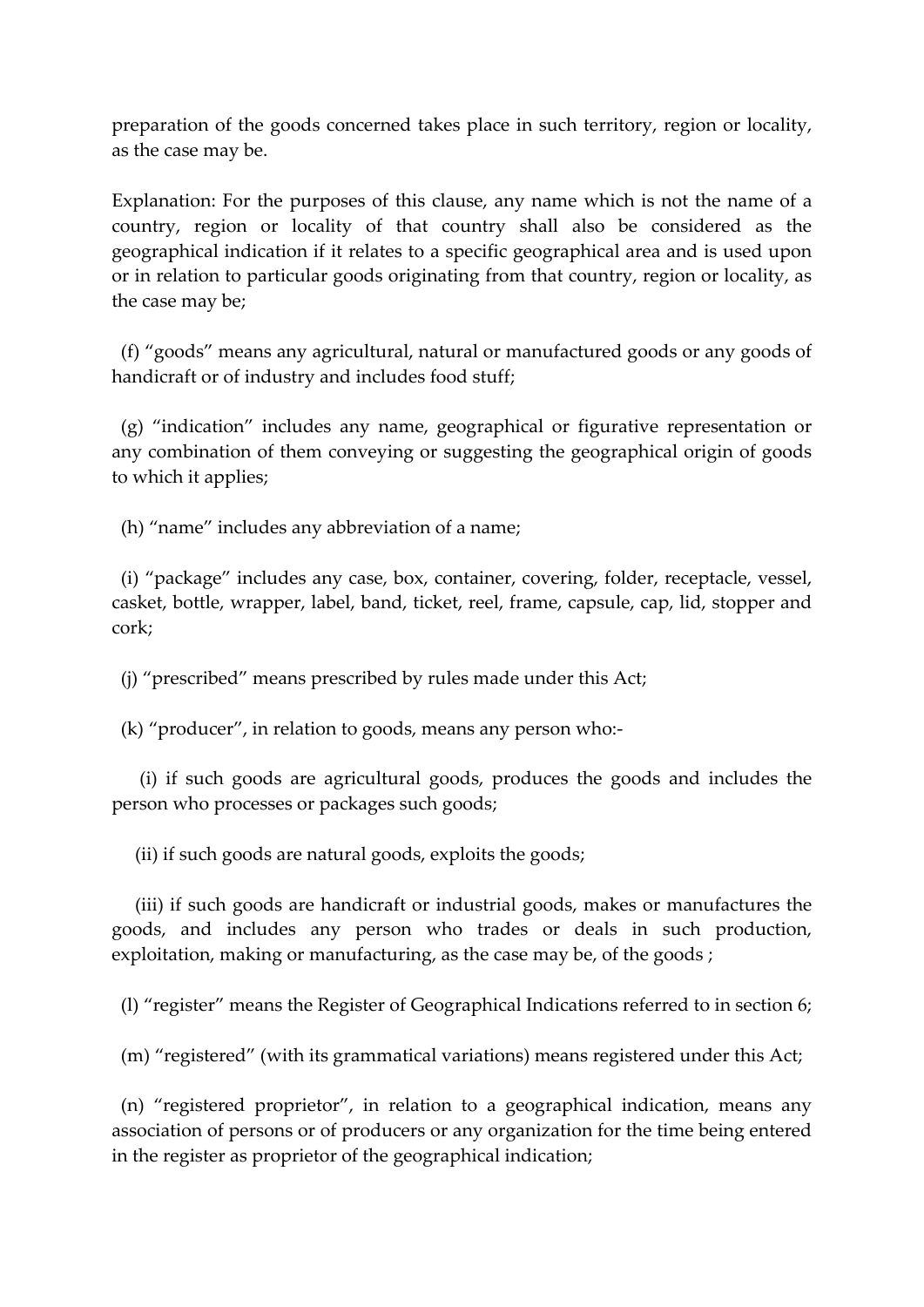(o) "Registrar" means the Registrar of Geographical Indications referred to in Section 3;

 (p) [*Omitted by the Tribunals Reforms (Rationalisation and Conditions of Service) Ordinance, 2021*.]

(2) Words and expressions used and not defined in this Act but defined in the Trade Marks Act, 1999 shall have the meanings respectively assigned to them in that Act.

(3) In this Act, unless the context otherwise requires, any reference:-

 (a) to the use of a geographical indication shall be construed as a reference to the use of a printed or other visual representation of the geographical indication;

 (b) to the use a geographical indication in relation to goods shall be construed as a reference to the use of the geographical indication upon, or in any physical or in any other relation whatsoever, to such goods;

 (c) to a registered geographical indication shall be construed as including a reference to a geographical indication registered in the register;

 (d) to the Registrar shall be construed as including a reference to any officer when discharging the functions of the Registrar in pursuance of sub-section (2) of section 3;

 (e) to the Geographical Indications Registry shall be construed as including a reference to any office of the Geographical Indications Registry.

# **CHAPTER 2 - THE REGISTER AND CONDITIONS FOR REGISTRATION**

#### **3. Registrar of geographical indications.**

(1) The Controller-General of Patents, Designs and Trade Marks appointed under sub-section (1) of section 3 of the Trade Marks Act, 1999, shall be the Registrar of Geographical Indications.

(2) The Central Government may appoint such officers with such designations as it thinks fit for the purpose of discharging, under the superintendence and direction of the Registrar, such functions of the Registrar under this Act, as he may from time to time authorise them to discharge.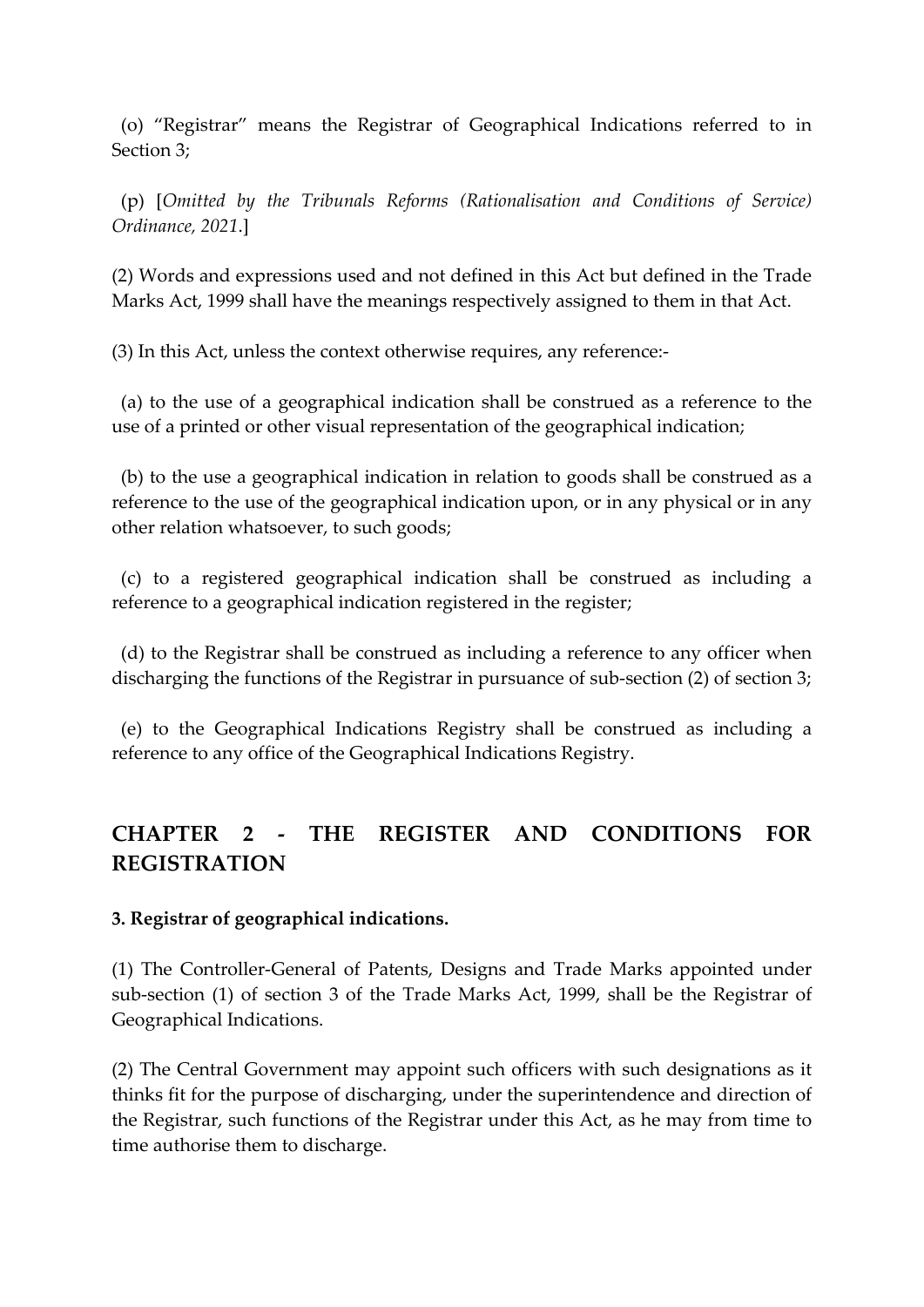### **4. Power of registrar to withdraw or transfer cases etc.**

Without prejudice to the generality of the provisions of sub-section (2) of section 3, the Registrar may, by order in writing and for reasons to be recorded therein, withdraw any matter pending before an officer appointed under the said sub-section (2) and deal with such matter himself either de novo or from the stage it was so withdrawn or transfer the same to another officer so appointed who may, subject to special directions in the order of transfer, proceed with the matter either de novo or from the stage it was so transferred.

# **5. Geographical indications registry and offices thereof.**

(1) For the purpose of this Act, there shall be established a Registry which shall be known as the Geographical Indications Registry.

(2) The head office of the Geographical Indications Registry shall be at such place as the Central Government may, by notification in the Official Gazette, specify, an for the purpose of facilitating the registrations of geographical indications, there may be established at such places as the Central Government may think fit branch offices of the Geographical Indications Registry.

(3) The Central Government may, by notification in the Official Gazette, define the territorial limits within which an office of the Geographical Indications Registry may exercise its functions.

(4) There shall be a seal of the Geographical Indications Registry.

# **6. Register of geographical indications.**

(1) For the purposes of this Act, a record called the Register of geographical indications shall be kept at the head office of the Geographical Indications Registry, wherein shall be entered all registered geographical indications with the names, addresses and descriptions of the proprietors, the names, addresses and descriptions of authorised users and such other matters relating to registered geographical indications as may be prescribed and such registers may be maintained wholly or partly on computer.

(2) Notwithstanding anything contained in sub-section (I), it shall be lawful for the Registrar to keep the records wholly or partly in computer floppies or diskettes or in any other electronic form, subject to such safeguards as may be prescribed.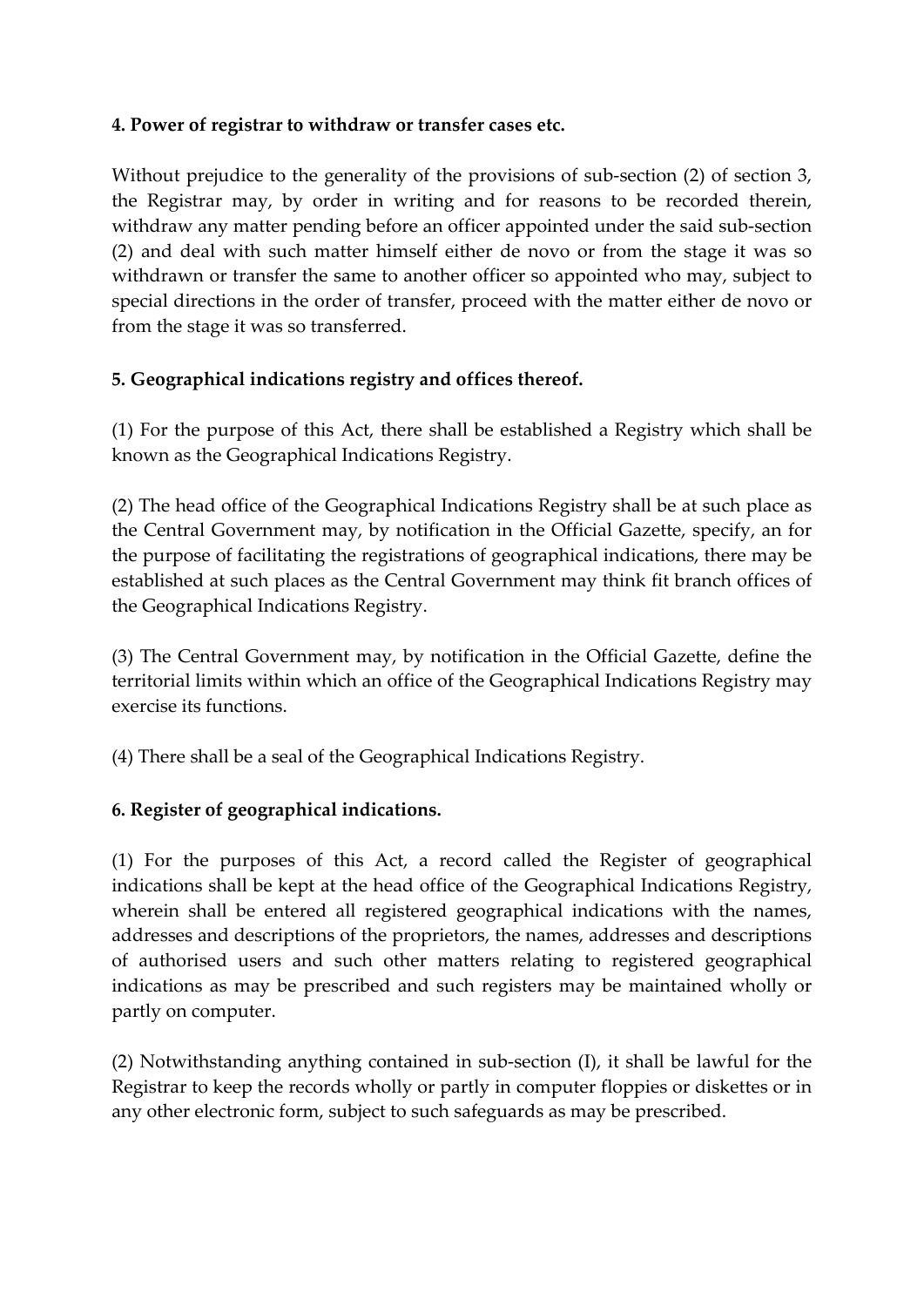(3) Where such register is maintained wholly or partly in computer floppies or diskettes or in any other electronic form under sub-section (2), any reference in this Act to any entry in the register shall be construed as the reference to the entry as maintained on computer floppies or diskettes or in any other electronic form, as the case may be.

(4) No notice of any trust, express or implied or constructive, shall be entered in the register and no such notice shall be receivable by the Registrar.

(5) Subject to the superintendence and direction of the Central Government, the register shall be kept under the control and management of the Registrar.

(6) There shall be kept at each branch office of the Geographical Indications Registry a copy of the register and such other documents mentioned in section 78 as the Central Government may, by notification in the Official Gazette, direct.

## **7. Part a and part b of the register.**

(1) The register referred to in section 6 shall be divided into two Parts called respectively Part A and Part B.

(2) The particulars relating to the registration of the geographical indications shall be incorporated and form part of Part A of the register in the prescribed manner.

(3) The particulars relating to the registration of the authorised users shall be incorporated and form part of Part B of the register in the prescribed manner.

#### **8. Registration to be in respect of particular goods and area.**

(1) A geographical indication may be registered in respect of any or all of the goods, comprised in such class of goods as may be classified by the Registrar and in respect of a definite territory of a country, or a region or locality in that territory, as the case may be.

(2) The Registrar shall classify the goods under sub-section (1), as far as may be, in accordance with the International classification of goods for the purposes of registration of geographical indications.

(3) The Registrar may publish in the prescribed manner an alphabetical index of classification of goods referred to in sub-section (2).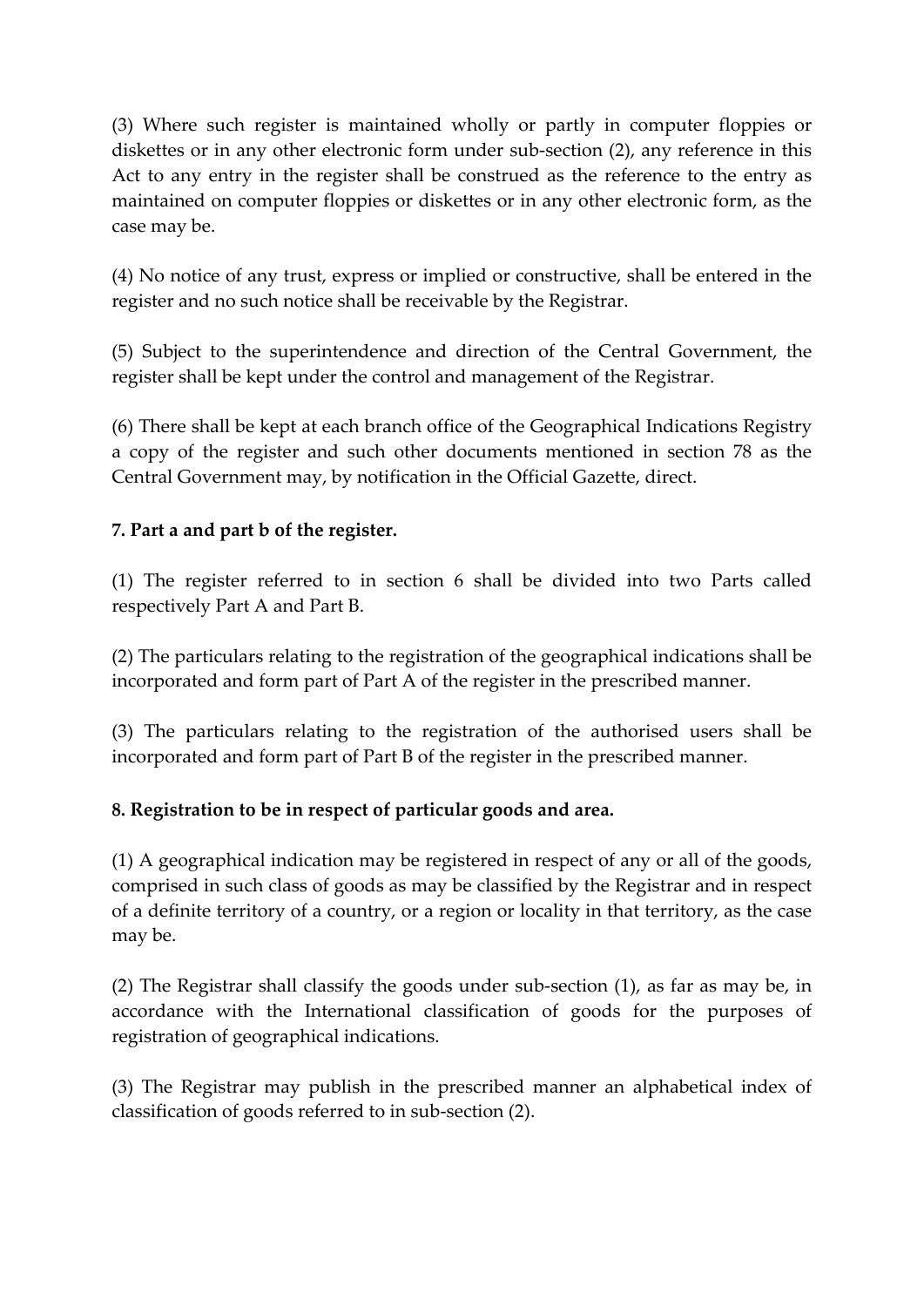(4) Any question arising as to the class within which any goods fall or in the definite area as referred to in sub-section (1) in respect of which the geographical indication is to be registered or where any goods are not specified in the alphabetical index of goods published under sub-section (3) shall be determined by the Registrar whose decision in the matter shall be final.

## **9. Prohibition of registration of certain geographical indications.**

A geographical indication:

(a) the use of which would be likely to deceive or cause confusion; or

(b) the use of which would be contrary to any law for the time being in force; or

(c) which comprises or contains scandalous or obscene matter; or

(d) which comprise or contains any matter likely to hurt the religious susceptibilities of any class or section of the citizens of India; or

(e) which would otherwise be disentitled to protection in a court; or

(f) which are determined to be generic names or indications of goods and are, therefore, not or ceased to be protected in their country of origin, or which have fallen into disuse in that country; or

(g) which although literally true as to the territory, region or locality in which the goods originate, but falsely represent to the persons that the goods originate in another territory, region or locality, as the case may be, shall not be registered as a geographical indication.

Explanation 1 : For the purposes of this section, "generic names or indications", in relation to goods, means the name of a goods which, although relates to the place or the region where the goods was originally produced or manufactured, has lost its original meaning and has become the common name of such goods and serves as a designation for or indication of the kind, nature, type or other property or characteristic of the goods.

Explanation 2 : In determining whether the name has become generic, account shall be taken of all factors including the existing situation in the region or place in which the name originates and the area of consumption of the goods.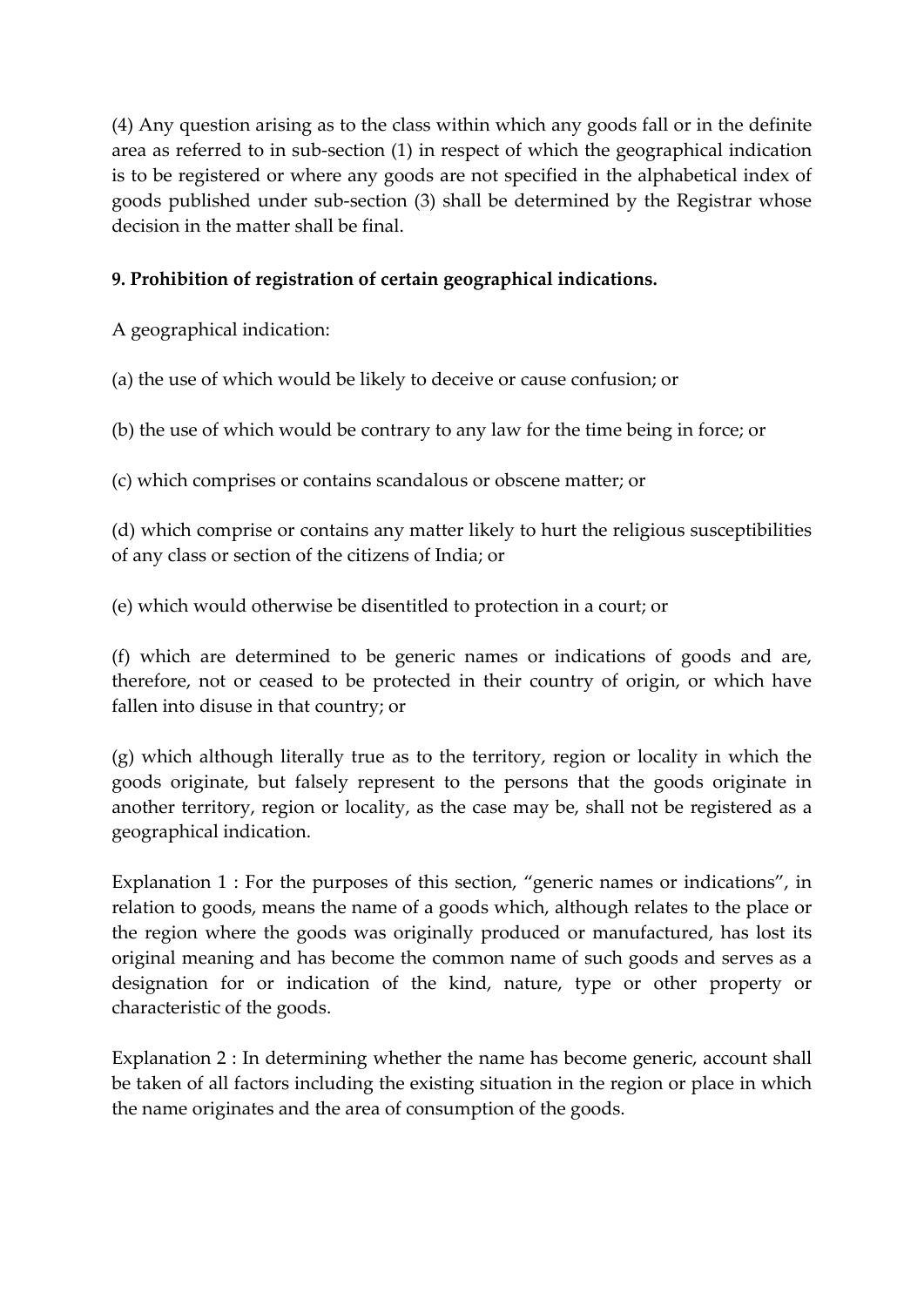#### **10. Registration of homonymous geographical indications.**

Subject to the provisions of Section 7, a homonymous geographical indication may be registered under this Act, if the Registrar is satisfied, after considering the practical conditions under which the homonymous indication in question shall be differentiated from other homonymous indications and the need to ensure equitable treatment of the producers of the goods concerned, that the consumers of such goods shall not be confused or misled in consequence of such registration.

# **CHAPTER 3 - PROCEDURE FOR AND DURATION OF REGISTRATION**

#### **11. Application for registration.**

(1) Any association of persons or producers or any organization or authority established by or under any law for the time being in force representing the interest of the producers of the concerned goods, who are desirous of registering a geographical indication in relation to such goods shall apply in writing to the Registrar in such form and in such manner and accompanied by such fees as may be prescribed for the registration of the geographical indication.

(2) The application under sub-section (1) shall contain-

 (a) a statement as to how the geographical indication serves to designate the goods as originating from the concerned territory of the country or region or locality in the country, as the case may be, in respect of specific quality, reputation or other characteristics of which are due exclusively or essentially to the geographical environment, with its inherent natural and human factors, and the production, processing or preparation of which takes place in such territory, region or locality, as the case may be;

(b) the class of goods to which the geographical indication shall apply;

 (c) the geographical map of the territory of the country or region or locality in the country in which the goods originate or are being manufactured;

 (d) the particulars regarding the appearance of the geographical indication as to whether it is comprised of the words or figurative elements or both;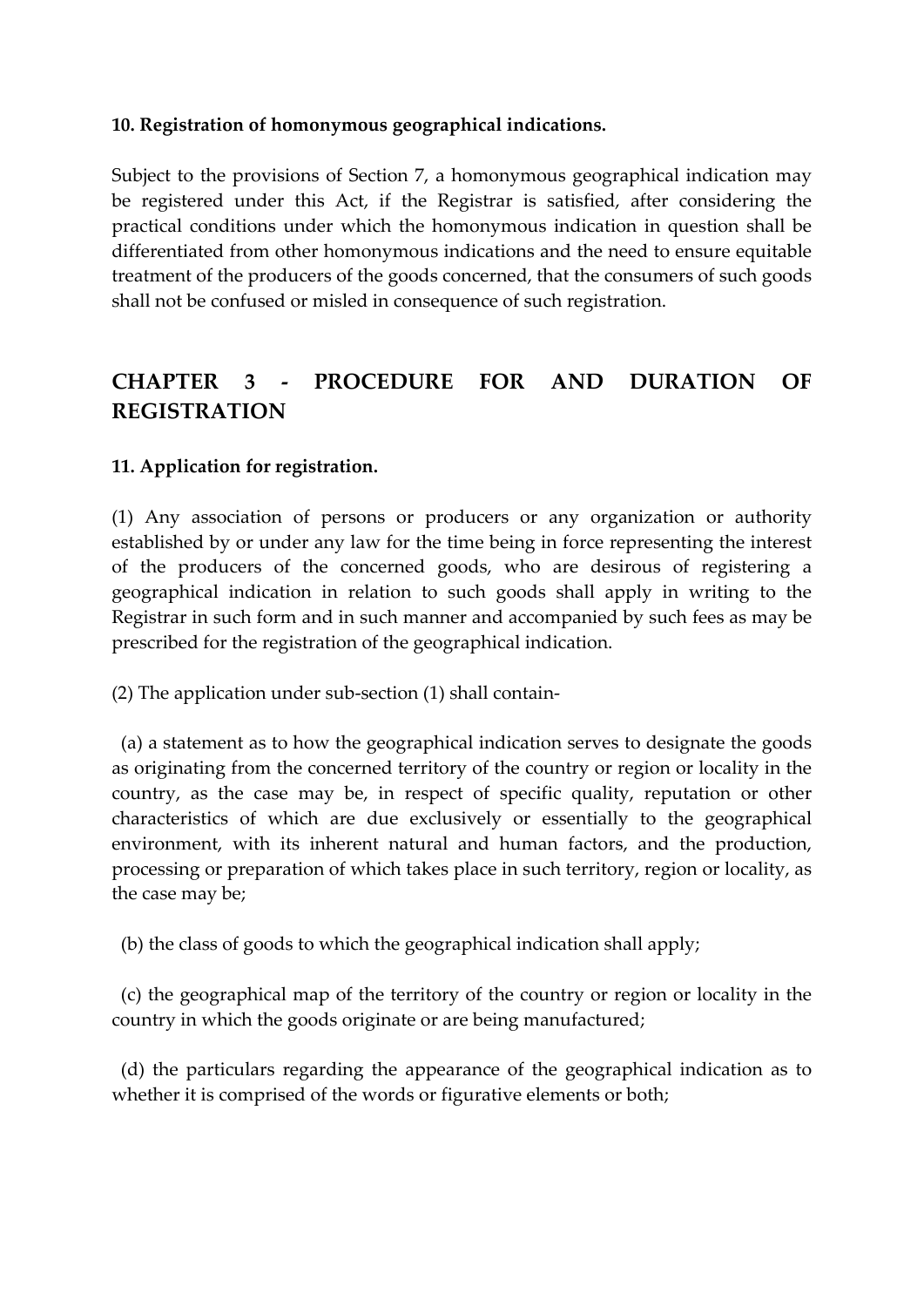(e) a statement containing such particulars of the producers of the concerned goods, if any, proposed to be initially registered with the registration of the geographical indication as may be prescribed; and

(f) such other particulars as may be prescribed.

(3) A single application may be made for registration of a geographical indication for different classes of goods and fee payable therefor shall be in respect of each such class of goods.

(4) Every application under sub-section (1) shall be filed in the office of the Geographical Indications Registry within whose territorial limits, the territory of the country or the region or locality in the country to which the geographical indication relates is situated:

Provided that where such territory, region or locality, as the case may be, is not situated in India, the application shall be filed in the office of the Geographical Indications Registry within whose territorial limits the place mentioned in the address for services in India as disclosed in the application, is situated.

(5) Every application under sub-section (1) shall be examined by the Registrar in such manner as may be prescribed.

(6) Subject to the provisions of this Act, the Registrar may refuse the application or may accept it absolutely or subject to such amendments, modification, conditions or limitations, if any, as he thinks fit.

(7) In the case of refusal or conditional acceptance of application, the Registrar shall record in writing the grounds for such refusal or conditional acceptance and the materials used by him in arriving at his decision.

# **12. Withdrawal of acceptance.**

Where, after the acceptance of an application for registration of a geographical indication but before its registration, the Registrar is satisfied,

(a) that the application has been accepted in error, or

(b) that in the circumstances of the case the geographical indication should not be registered or should be registered subject to conditions or limitations or to conditions additional to or different from the conditions or limitations subject to which the application has been accepted,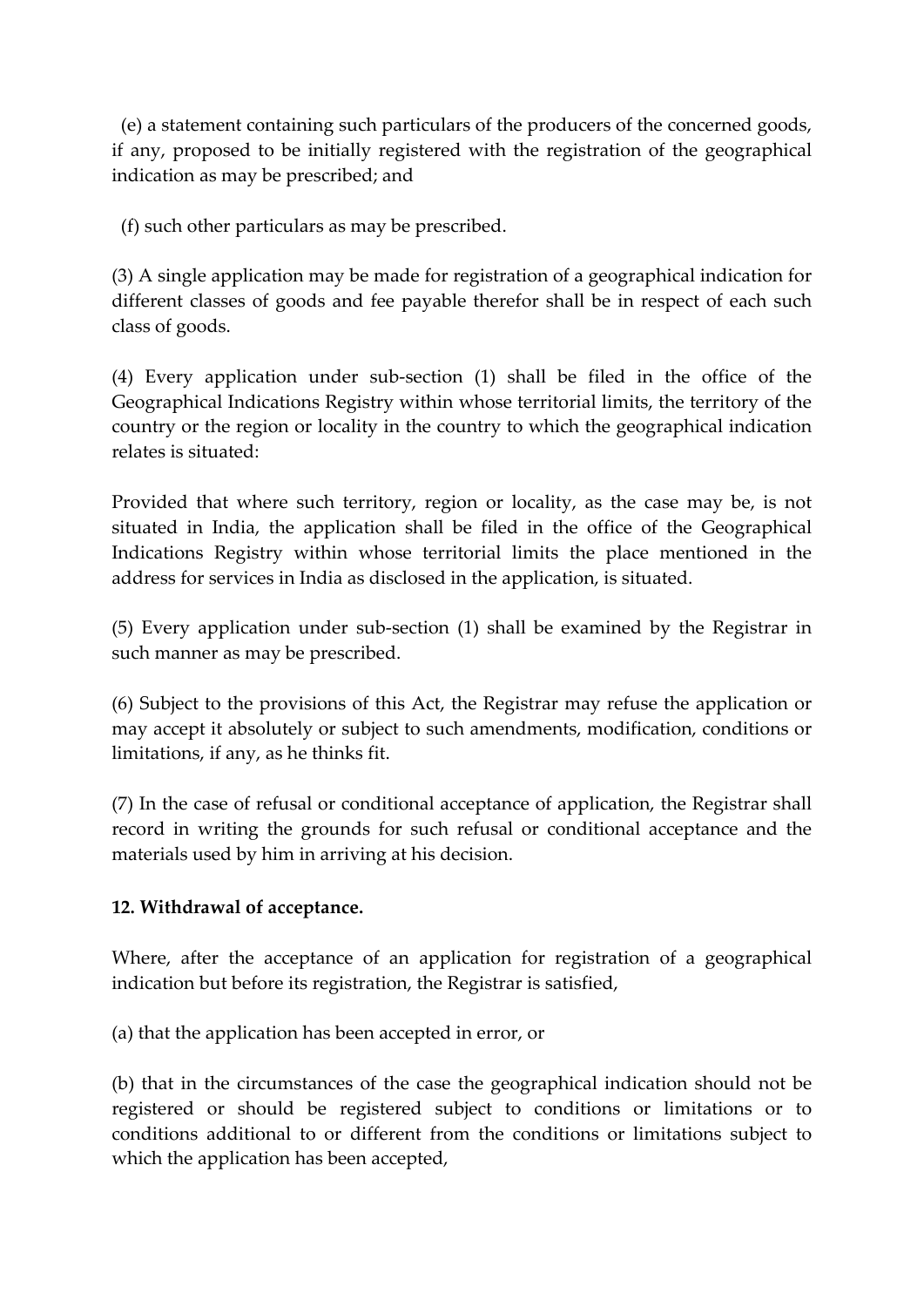the Registrar may, after hearing the applicant if he so desires, withdraw the acceptance and proceed as if the application had not been accepted.

# **13. Advertisement of application.**

(1) When an application for registration of a geographical indication has been accepted, whether absolutely or subject to conditions or limitations, the Registrar shall, as soon as may be after acceptance, cause the application as accepted together with the conditions or limitations, if any, subject to which it has been accepted, to be advertised in such manner as may be prescribed.

(2) Where after advertisement of an application-

- (a) an error in the application has been corrected; or
- (b) the application has been permitted to be amended under section 15,

the Registrar may, in his discretion cause the application to be advertised again or instead of causing the application to be advertised again, notify in the prescribed manner, the correction made in the application.

# **14. Opposition to registration.**

(1) Any person may, within three months from the date of advertisement or readvertisement of an application for registration or within such further period, not exceeding one month, in the aggregate, as the Registrar, on application made to him in such manner and on payment of such fee as may be prescribed allows, give notice in writing in the prescribed manner to the Registrar, of opposition to the registration.

(2) The Registrar shall serve a copy of the notice on the applicant for registration and, within two months from the receipt by the applicant of such copy of the notice of opposition, the applicant shall send to the Registrar in the prescribed manner a counter-statement of the grounds on which he relies for his application, and if he does not do so, he shall be deemed to have abandoned his application.

(3) If the applicant sends such counter-statement, the Registrar shall serve a copy thereof on the person giving notice of opposition.

(4) Any evidence upon which the opponent and the applicant may rely shall be submitted in such manner and within such time as may be prescribed to the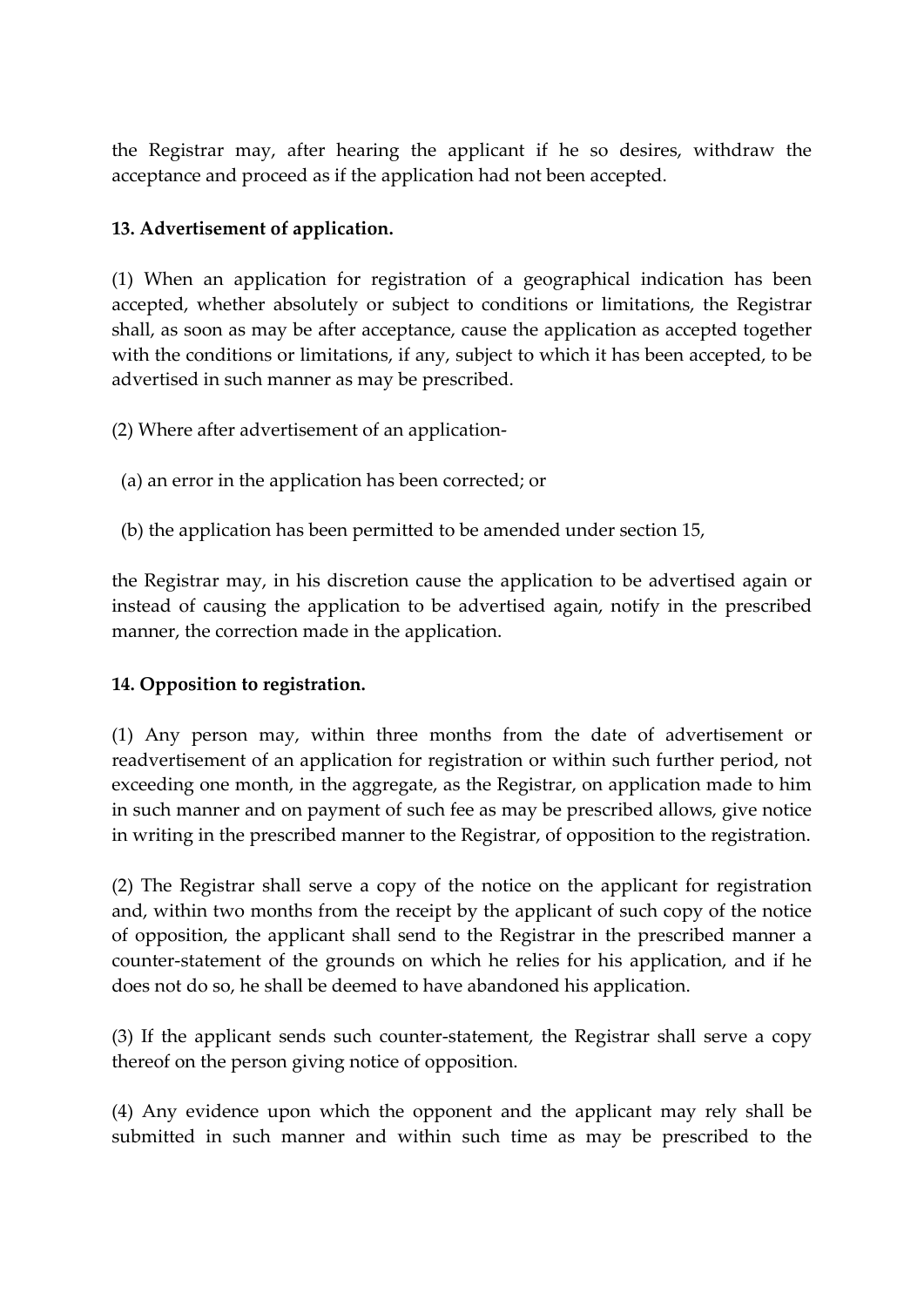Registrar, and the Registrar shall give an opportunity to them to be heard, if they so desire.

(5) The Registrar shall, after hearing the parties, if so required, and considering the evidence, decide whether and subject to what conditions or limitations, if any, the registration is to be permitted, and may take into account a ground of objection whether relied upon by the opponent or not.

(6) Where a person giving notice of opposition or an applicant sending a counter statement after receipt of a copy of such notice neither resides nor carries on business in India, the Registrar may require him to give security for the costs of proceeding before him, and in default of such security being duly given, may treat the opposition or application, as the case may be, as abandoned.

(7) The Registrar may, on request, permit correction of any error in, or any amendment of, a notice of opposition or a counter-statement on such terms as he thinks just.

#### **15. Correction and amendment.**

The Registrar may, on such terms, as he thinks just, at any time, whether before or after acceptance of an application for registration under section 11, permit the correction of any error or in connection with the application or permit an amendment of the application.

Provided that if an amendment is made to a single application referred to in subsection (3) of Section 11 involving division of such application into two or more applications, the date of making of the initial application shall be deemed to be the date of making of the divided applications so divided.

#### **16. Registration.**

(1) Subject to the provisions of section 12, when an application for registration of a geographical indication has been accepted and either-

 (a) the application has not been opposed and the time for notice of opposition has expired; or

 (b) the applicant has been opposed and the opposition has been decided in favour of the applicant.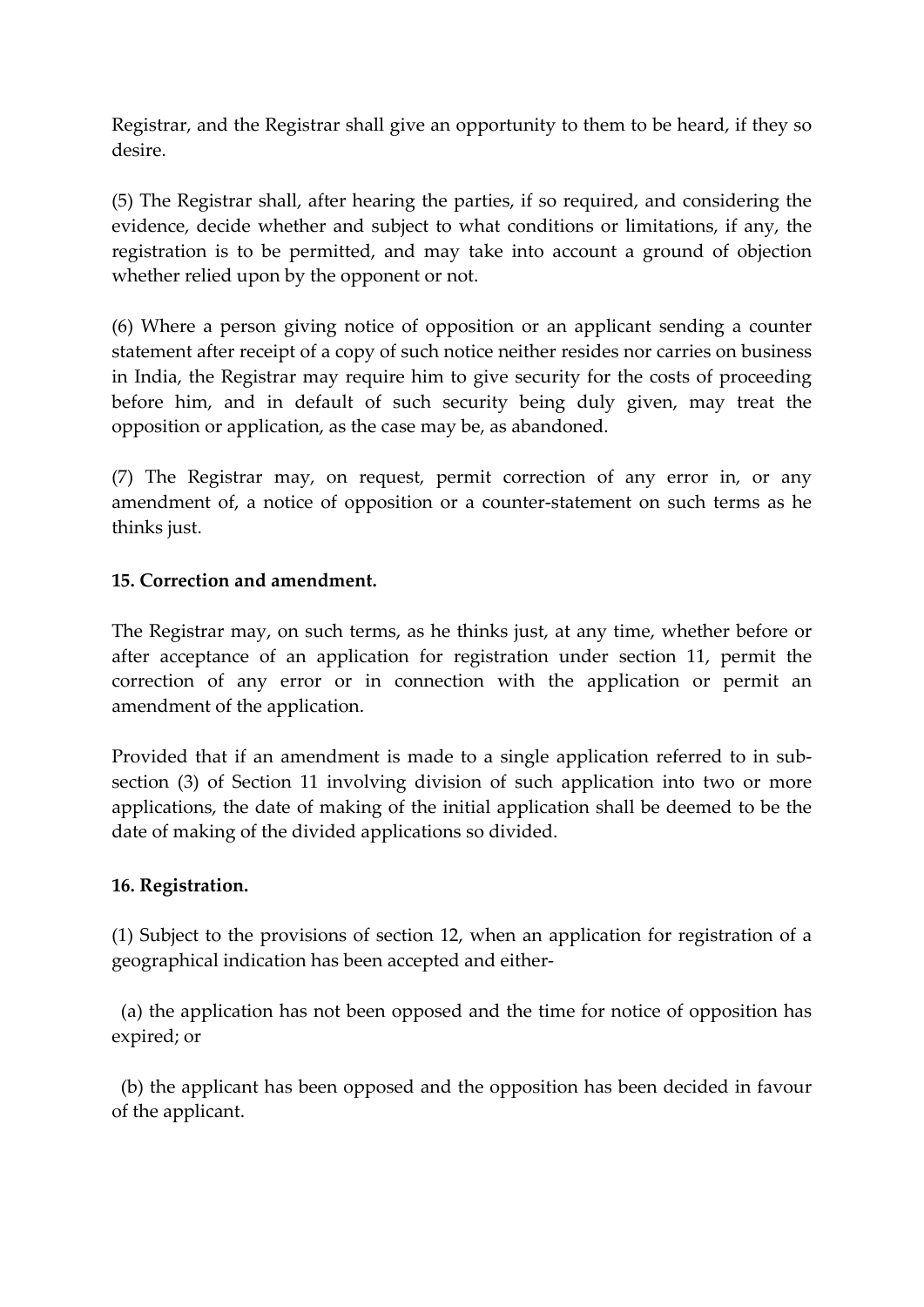The Registrar shall, unless the Central Government otherwise directs, register the said geographical indication and the authorised users, if any, mentioned in the application and the geographical indication and that authorised users when registered shall be registered as of the date of the making of the said application and that date shall, subject to the provisions of section 84, be deemed to be the date of registration.

(2) On the registration of a geographical indication, the Registrar shall issue each to the applicant and the authorised users, if registered with the geographical indication; a certificate in such form as may be prescribed of the registration thereof, sealed with the seal of the Geographical Indications Registry.

(3) Where registration of a geographical indication is not completed within twelve months from the date of the application by reason of default on the part of the applicant, the Registrar may, after giving notice to the applicant in the prescribed manner, treat the application as abandoned unless it is competed within the time specified in that behalf in the notice.

(4) The Registrar may amend the register or a certificate of registration for the purpose of correcting a clerical error or an obvious mistake.

# **17. Application for registration as authorised user.**

(1) Any person claiming to be the producer of the goods in respect of which a geographical indication has been registered under section 16 may apply in writing to the Registrar in the prescribed manner for registering him as an authorised user of such geographical indication.

(2) The application under sub-section (1) shall be accompanied by a statement and such documents of facts as may be prescribed and required by the Registrar to determine as to whether such person is the producer of the goods referred to in that sub-section and such fee as may be prescribed.

(3) The provisions of this Chapter relating to-

- (a) the filing and examination of the application;
- (b) the refusal and acceptance of registration;
- (c) withdrawal of acceptance of application;
- (d) advertisement of application;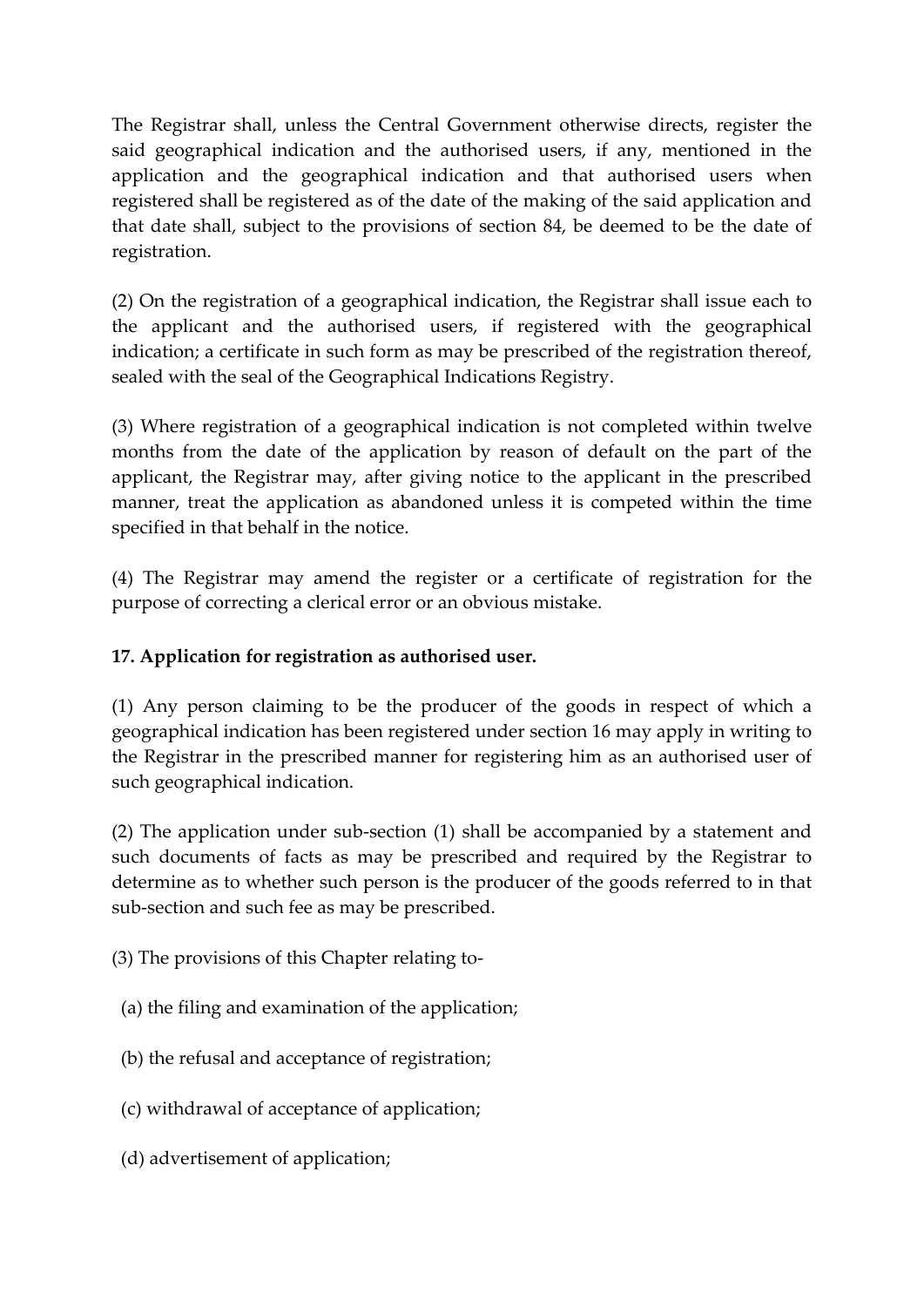- (e) opposition to registration;
- (f) correction or error in an amendment of the application; and
- (g) registration.

shall apply in respect of the application and registration of authorised users referred to in sub-section (1) in the same manner as they apply for the application for registration and registration of the geographical indication.

## **18. Duration, renewal, removal and restoration of registration.**

(1) The registration of a geographical indication shall be for a period of ten years, but may be renewed from time to time in accordance with the provisions of this section.

(2) The registration of an authorised user shall be for a period of ten years or for the period till the date on which the registration of the geographical indication in respect of which the authorised user is registered expires, whichever is earlier.

(3) The Registrar shall, on application made in the prescribed manner, by the registered proprietor or by the authorised user and within the prescribed period and subject to the payment of the prescribed fee, renew the registration of the geographical indication or authorised user, as the case may be, for a period of ten years from the date of expiration of the original registration or of the last renewal of registration, as the case may be (which date is in this section referred to as the expiration of the last registration).

(4) At the prescribed time before the expiration of the last registration of a geographical indication or the authorised user, as the case may be, the Registrar shall send notice in the prescribed manner to the registered proprietor or the authorised user, as the case may be, of the date of expiration and the conditions as to payment of fees and otherwise upon which a renewal of registration may be obtained, and, if at the expiration of time prescribed in that behalf those conditions have not been duly complied with, the Registrar may remove the geographical indication or the authorised user, as the case may be, from the register;

Provided that the Registrar shall not remove the geographical indication or the authorised user, as the case may be, from the register, if an application is made in the prescribed form and the prescribed fee and surcharge is paid within six months from the expiration of the last registration of the geographical indication or the authorised user, as the case may be, and shall renew the registration of geographical indication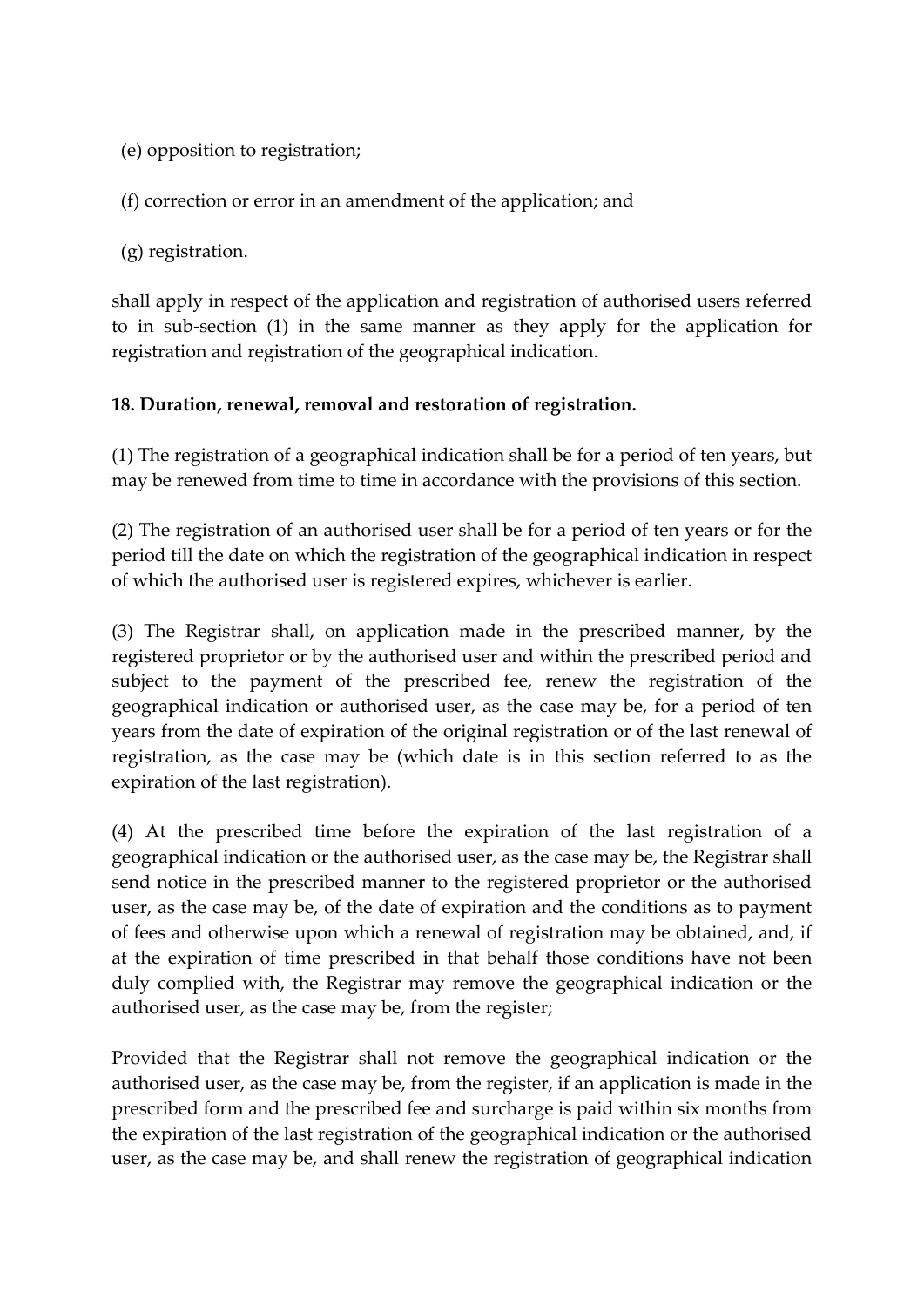or the authorised user, as the case may be, for a period of ten years under sub-section (3).

(5) Where a geographical indication or authorised user, as the case may be, has been removed from the register for non-payment of the prescribed fee, the Registrar shall, after six months and within one year from the expiration of the last registration of the geographical indication or the authorised user, as the case may be, on receipt of an application in the prescribed form and on payment of the prescribed fee, if satisfied that it is just so to do, restore the geographical indication or the authorised user, as the case may be, to the register and renew registration of the geographical indication or authorised user, as the case may be, either generally or subject to such condition or limitation as he thinks fit to impose, for a period of ten years from the expiration of the last registration.

## **19. Effect of removal from register for failure to pay fee for renewal.**

Where a geographical indication has been removed from the register for failure to pay the fee for renewal, it shall nevertheless, for the purpose of any application for the registration of another geographical indication during one year, next after the date of removal, be deemed to be a geographical indication already on the register, unless the Registrar or the High Court, as the case may be, is satisfied either-

(a) that there has been no bona fide trade use of the geographical indication which has been removed within the two years immediately preceding its removal; or

(b) that no deception or confusion would be likely to arise from the use of the geographical indication which is the subject of the application for registration by reason of any previous use of the geographical indication which has been removed.

# **CHAPTER 4 - EFFECT OF REGISTRATION**

#### **20. No action for infringement of unregistered geographical indication.**

(I) No person shall be entitled to institute any proceeding to prevent, or to recover damages for, the infringement of an unregistered geographical indication.

(2) Nothing in this Act shall be deemed to affect rights of action against any person for passing off goods as the goods of another person or the remedies in respect thereof.

#### **21. Rights conferred by registration.**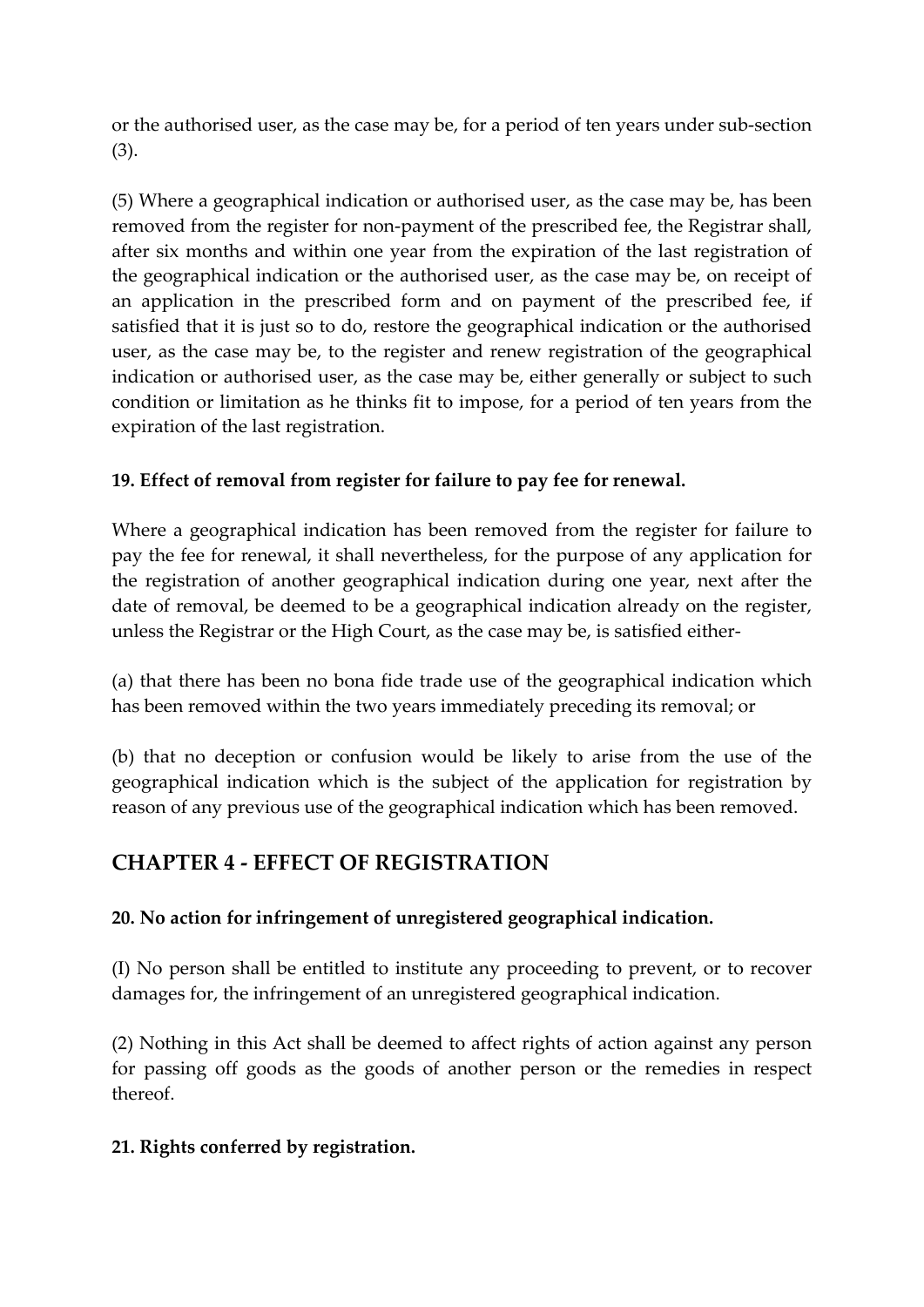(1) Subject to the other provisions of this Act, the registration of a geographical indication shall, if valid, give,-

 (a) to the registered proprietor of the geographical indication and the authorised user or users thereof the right to obtain relief in respect of infringement of the geographical indication in the manner provided by this Act;

 (b) to the authorised user thereof the exclusive right to the use of the geographical indication in relation to the goods in respect of which the geographical indication is registered.

(2) The exclusive right to the use of a geographical indication given under clause (b) of sub-section (1) shall be subject to any condition and limitation to which the registration is subject.

(3) Where the two or more persons are authorised users of geographical indications, which are identical with or nearly resemble each other, the exclusive right to the use of any of those geographical indications shall not (except so far as their respective rights are subject to any conditions or limitations entered on the register) be deemed to have been acquired by anyone of those persons as against any other of those persons merely by registration of the geographical indications, but each of those persons has otherwise the same rights as against other persons as he would have if he were the sole authorised user.

# **22. Infringement or registered geographical indications.**

(1) A registered geographical indication is infringed by a person who, not being an authorised user thereof,-

 (a) uses such geographical indication by any means in the designations or presentation of goods that indicates or suggests that such goods originate in a geographical area other than the true place of origin of such goods in a manner which misleads the persons as to the geographical origin of such goods; or

 (b) uses any geographical indication in such manner which constitutes an act of unfair competition including passing off in respect of registered geographical indication.

Explanation 1 :- For the purposes of this clause, "act of unfair competition" means any act of competition contrary to honest practices in industrial or commercial matters.

Explanation 2:- For the removal of doubts, it is hereby clarified that the following acts shall be deemed to be acts of unfair competition, namely:-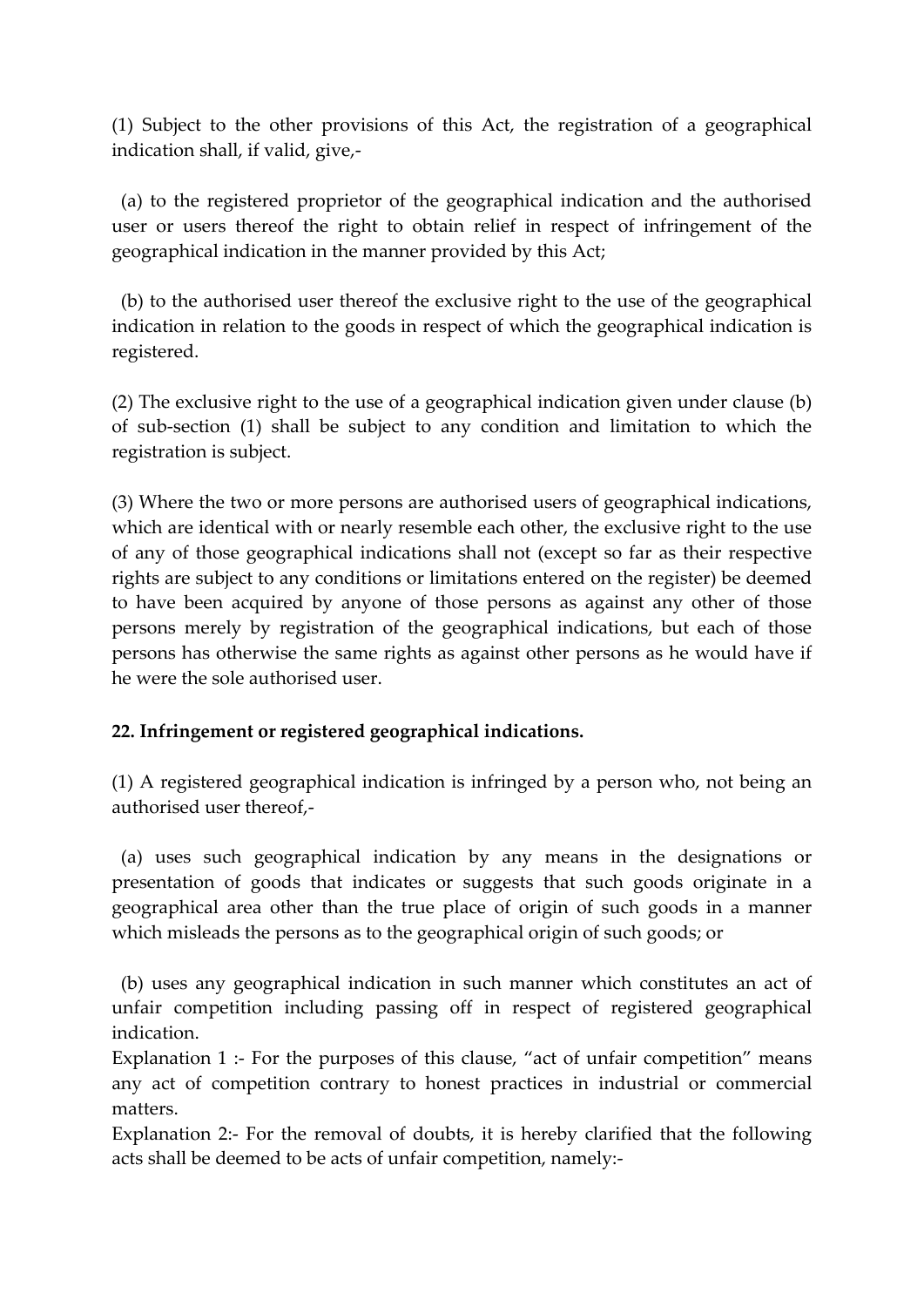(i) all acts of such a nature as to create confusion by any means whatsoever with the establishment, the goods or the industrial or commercial activities, of a competitor;

 (ii) false allegations in the course of trade of such a nature as to discredit the establishment, the goods or the industrial or commercial activities, of a competitor;

 (iii) geographical indications, the use of which in the course of trade is liable to mislead the persons as to the nature, the manufacturing process, the characteristics, the suitability for their purpose, or the quantity, of the goods;

 (c) uses another geographical indication to the goods which, although literally true as to the territory, region or locality in which the goods originate, falsely represents to the persons that the goods originate in the territory, region or locality in respect of which such registered geographical indication relates.

(2) The Central Government may, if it thinks necessary so to do for providing additional protection to certain goods or classes of goods under sub-section (3), by notification in the Official Gazette, specify such goods or class or classes of goods, for the purposes of such protection.

(3) Any person who is not an authorised user of a geographical indication registered under this Act in respect of the goods or any class or classes of goods notified under sub-section (2), uses any other geographical indication to such goods or class or classes of goods not originating in the place indicated by such other geographical indication or uses such other geographical indication to such goods or class or classes of goods even indicating the true origin of such goods or uses such other geographical indication to such goods or class or classes of goods in translation of the true place of origin or accompanied by expression such as "kind", "style", "imitation", or the like expression, shall infringe such registered geographical indication.

(4) Notwithstanding anything contained in this section, where the goods in respect of which a geographical indication has been registered are lawfully acquired by a person other than the authorised user of such geographical indication, further dealings in those goods by such person including processing or packaging, shall not constitute an infringement of such geographical indication, except where the condition of goods is impaired after they have been put in the market.

#### **23. Registration to be prima facie evidence of validity.**

(1) In all legal proceedings relating to a geographical indication, the certificate of registration granted in this regard by the Registrar under this Act, being a copy of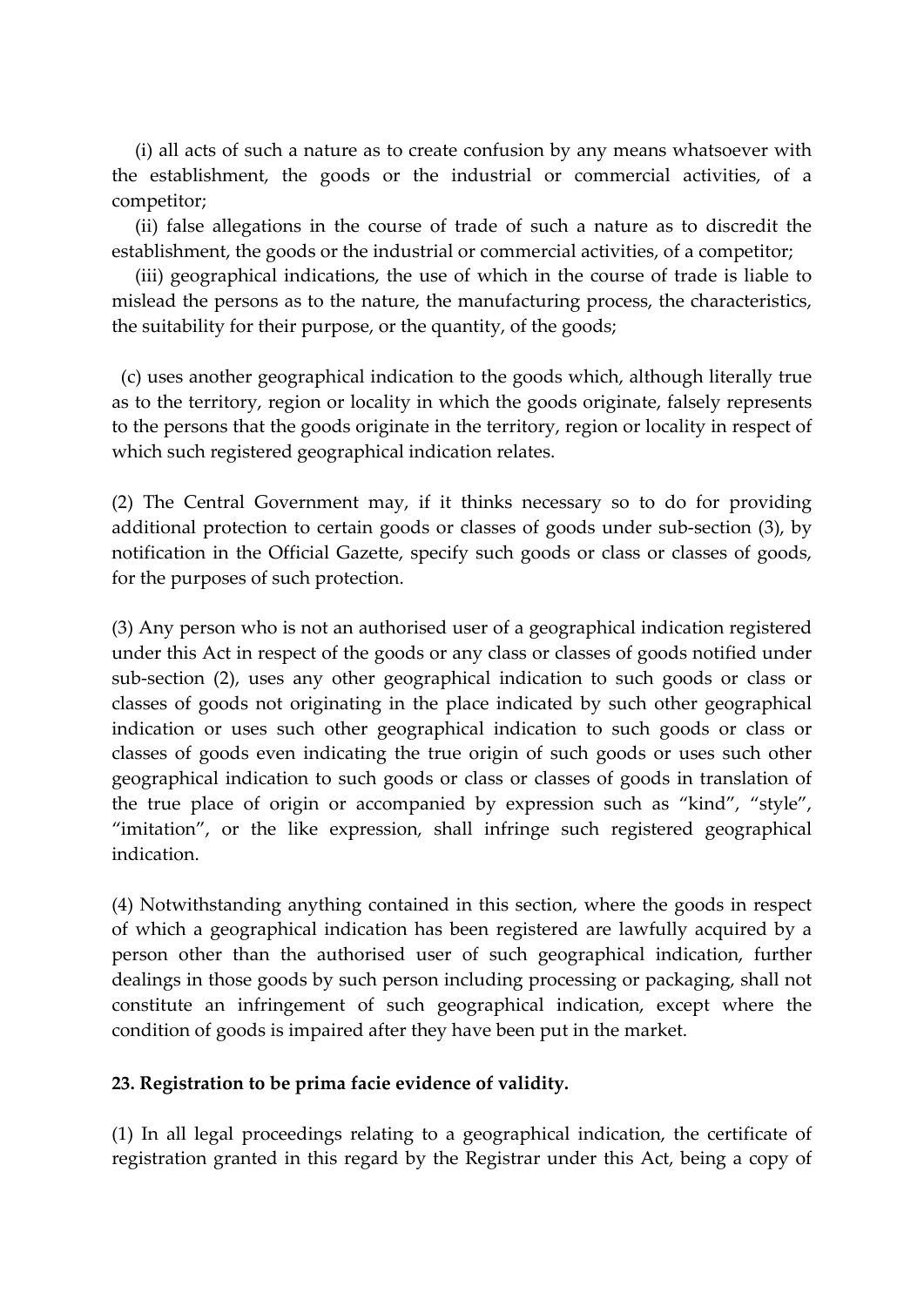the entry in the register under the seal of the Geographical Indications Registry, shall be prima facie evidence of the validity thereof and be admissible in all courts and before whom without further proof or production of the original.

(2) Nothing in this section shall be deemed to be affect of the right of action in respect of an unregistered geographical indication.

# **24. Prohibition of assignment or transmission, etc.**

Notwithstanding anything contained in any law for the time being in force, any right to a registered geographical indication shall not be the subject matter of assignment, transmission, licensing, pledge, mortgage or any such other agreement;

Provided that on the death of an authorised user his right in a registered geographical indication shall devolve on his successor in title under the law for the time being in force.

# **CHAPTER 5 - SPECIAL PROVISIONS RELATING TO TRADE MARKS AND PRIOR USERS**

# **25. Prohibition of registration of geographical indication as trade mark.**

Notwithstanding anything contained in the Trade Marks Act, 1999, the Registrar of Trade Marks referred to in section 3 of that Act, shall, suo motu or at the request of an interested party, refuse or invalidate the registration of a trade mark which-

(a) contains or consists of a geographical indication with respect to the goods or class or classes of goods not originating in the territory of a country, or a region or locality in that territory which such geographical indication indicates, if use of such geographical indications in the trade mark for such goods, is of such a nature as to confuse or mislead the persons as to the true place of origin of such goods or class or classes of goods;

(b) contains or consists of a geographical indication identifying goods or class or classes of goods notified under sub-section (2) of section 22.

#### **26. Protection to certain trade marks.**

(1) Where a trade mark contains or consists of a geographical indication and has been applied for or registered in good faith under the law relating to trade marks for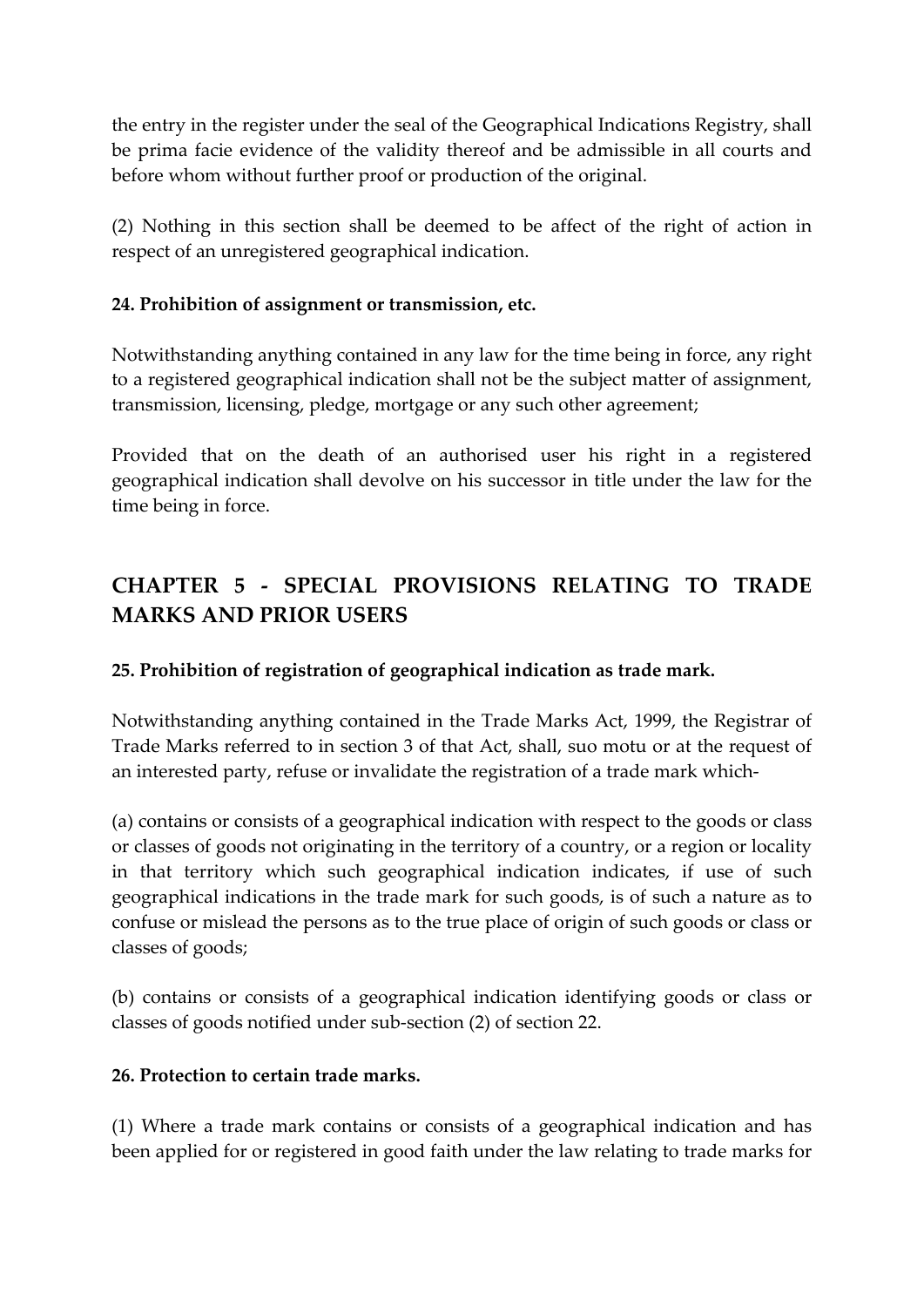the time being in force, or where rights to such trade mark have been acquired through use in good faith either-

(a) Before the commencement of this Act; or

 (b) before the date of filing the application for registration of such geographical indication under this Act;

nothing contained in this Act shall prejudice the registrability or the validity of the registration of such trade mark under the law relating to the trade marks for the time being in force, or the right to use such trade mark, on the ground that such trade mark is identical with or similar to such geographical indication.

(2) Nothing contained in this Act shall apply in respect of a geographical indication with respect to goods or class or classes of goods for which such geographical indication is identical with the term customary in common language as the common name of such goods in any part of India on or before the 1st day of January, 1995.

(3) Nothing contained in this Act shall in any way prejudice the right of any person to use, in the course of trade, that person's name or the name of that person's predecessor in business, except where such name is used in such a manner as to confuse or mislead the people.

(4) Notwithstanding anything contained in the Trade Marks Act, 1999 or in this Act, no action in connection with the use or registration of a trade mark shall be taken after the expiry of five years from the date on which such use or registration infringes any geographical indication registered under this Act has become known to the registered proprietor or authorised user registered in respect of such geographical indication under this Act or after the date of registration of the trade mark under the said Trade Marks Act subject to the condition that the trade mark has been published under the provisions of the said Trade Marks Act, 1999 or the rules made thereunder by that date, if such date is earlier than the date on which such infringement became known to such proprietor or authorised user and such geographical indication is not used or registered in bad faith.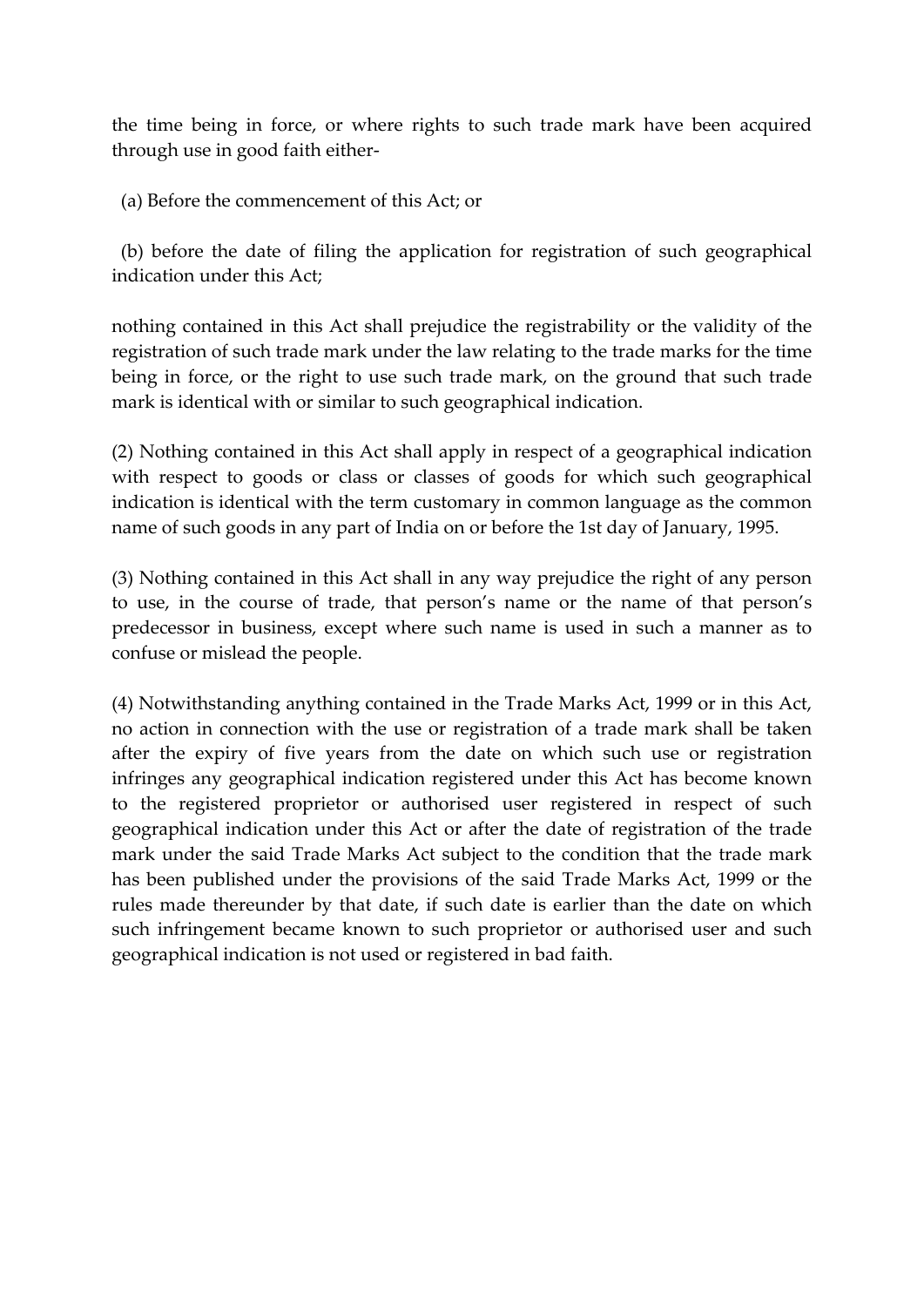# **CHAPTER 6 - RECTIFICATION AND CORRECTION OF THE REGISTER**

### **27. Power to cancel or vary registration and to rectify the register.**

(1) On application made in the prescribed manner to the High Court or to the Registrar by any person aggrieved, the Registrar or the High Court, as the case may be, may make such order as it may think fit for cancelling or varying the registration of a geographical indication or authorised user on the ground of any contravention, or failure to observe the condition entered on the register in relation thereto.

(2) Any person aggrieved by the absence or omission from the register of any entry, or by any entry made in the register without sufficient cause, or by any entry wrongly remaining on the register, or by any error or defect in any entry in the register, may apply in the prescribed manner to the High Court or to the Registrar, and the Registrar or the High Court, as the case may be, may make such order for making, expunging or varying the entry as it may think fit.

(3) The Registrar or the High Court, as the case may be, may in any proceeding under this section decide any question that may be necessary or expedient to decide in connection with the rectification of the register.

(4) The Registrar or the High Court, as the case may be, of its own motion, may, after giving notice in the prescribed manner to the parties concerned and after giving them an opportunity of being heard, make any order referred to in sub-section (1) or sub-section (2)

(5) Any order of the High Court rectifying the register shall direct that notice of the rectification shall be served upon the Registrar in the prescribed manner who shall upon receipt of such notice rectify the register accordingly.

# **28. Correction of register.**

The Registrar may, on application made in the prescribed manner by the registered proprietor or the authorised user-

(a) Correct any error in the name, address or description of the registered proprietor or the authorised user, as the case may be, of a geographical indication, or any other entry relating to the geographical indication on the register;

(b) Enter any change in the name, address or description of the association of persons or of producers or any organization or authority, as the case may be, who is registered as proprietor of a geographical indication on the register;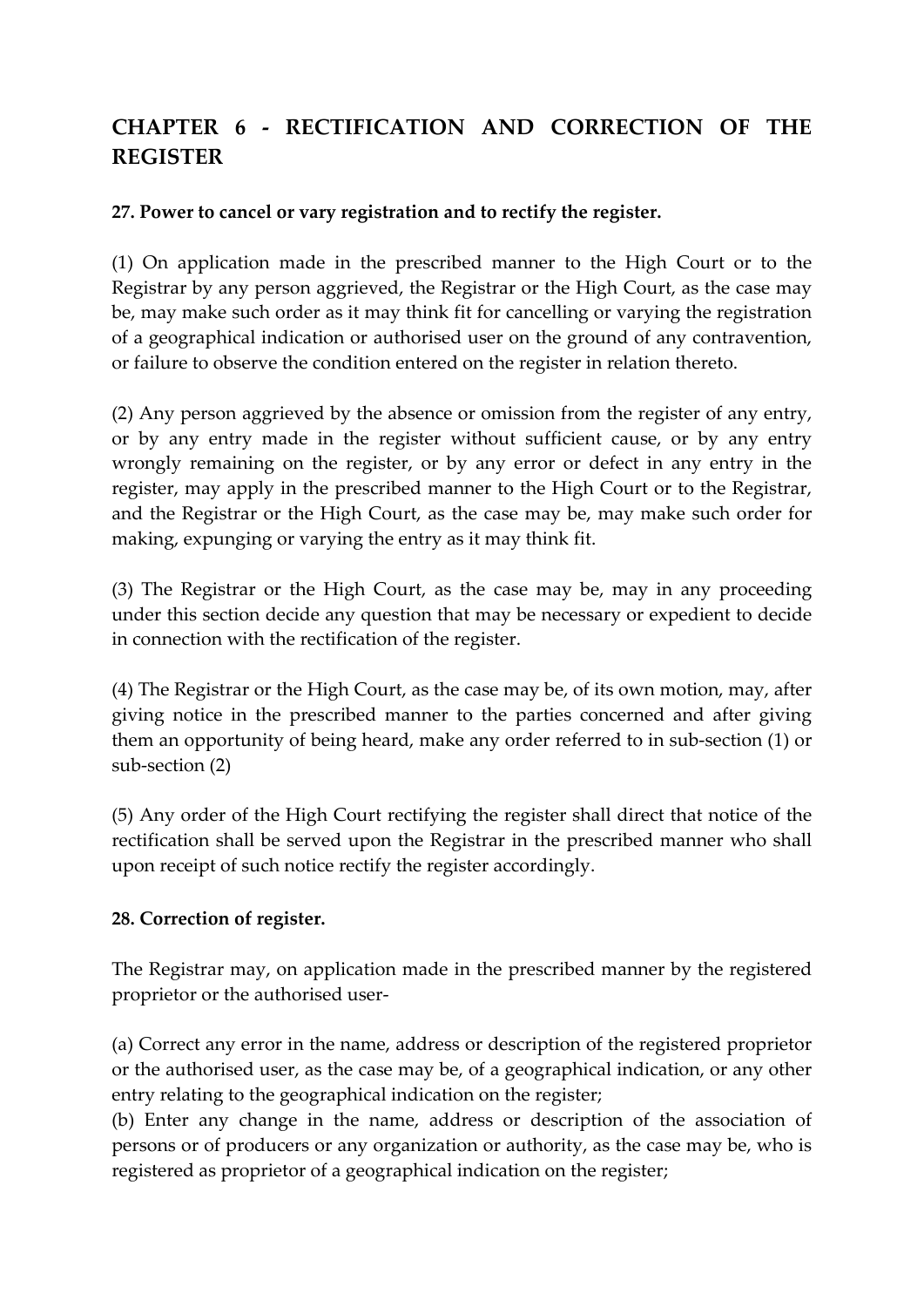(c) cancel the entry of a geographical indication on the register;

(d) strike out any goods or class or classes of goods from those in respect of which a geographical indication is registered from the register, and may make any consequential amendment or alteration in the certificate of registration, and for that purpose, may require the certificate of registration to be produced to him.

# **29. Alteration of registered geographical indications.**

(1) The registered proprietor of a geographical indication may apply in the prescribed manner to the Registrar for leave to add to or alter the geographical indication in any manner not substantially affecting the identity thereof, and the Registrar may refuse leave or may grant it on such terms and subject to such limitations as he may think fit.

(2) The Registrar may cause an application under this section to be advertised in the prescribed manner in any case where it appears to him that it is expedient so to do, and where he does so, if within the prescribed time from the date of the advertisement any person gives notice to the Registrar in the prescribed manner of the opposition to the application, the Registrar shall, after hearing the parties if so required, decide the matter.

(3) Where leave is granted under this section, the geographical indication as altered shall be advertised in the prescribed manner, unless the application has already been advertised under sub-section (2).

# **30. Adaptation of entries in register to amend or substitute classification of goods.**

(1) The Registrar shall not make any amendment of the register which would have the effect of adding any goods or classes of goods to those in respect of which a geographical indication is registered (whether in one or more classes) I immediately before the amendment is to be made or antedating the registration of a geographical indication in respect of any goods:

Provided that this sub-section, shall not apply when the Registrar is satisfied that compliance therewith would involve complexity and that the addition or antedating, as the case may be, would not affect any substantial quantity of goods and would not substantially prejudice the rights of any person.

(2) A proposal so to amend the register shall be brought to the notice of the registered proprietor and every authorised user of the geographical indication affected and advertised in the prescribed manner, and may be opposed before the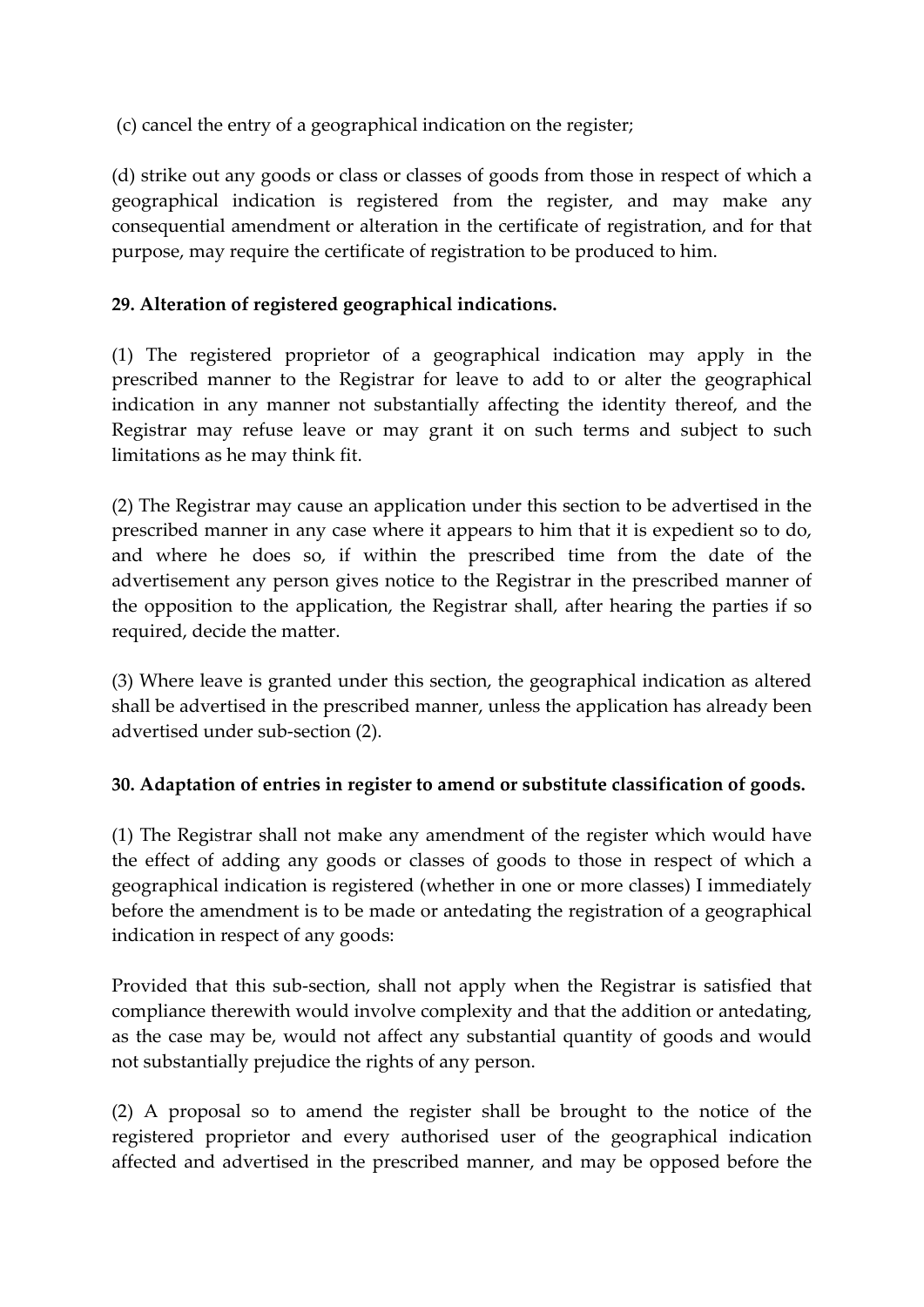Registrar by any person aggrieved on the ground that the proposed amendment contravenes the provisions of sub-section (1).

# **CHAPTER 7 - APPEALS**

## **31. Appeals to the high court.**

(1) Any person aggrieved by an order or decision of the Registrar under this Act, or the rules made thereunder, may prefer an appeal to the High Court within three months from the date on which the order or decision sought to be appealed against is communicated to such person preferring the appeal.

(2) No appeal shall be admitted if it is preferred after the expiry of the period specified under sub-section (1):

Provided that an appeal may be admitted after the expiry of the period specified therefor, if the appellant satisfies the High Court that he had sufficient cause for not preferring the appeal within the specified period.

(3) [*Omitted by the Tribunals Reforms (Rationalisation and Conditions of Service) Ordinance, 2021*.]

#### **32. Bar of jurisdiction of courts, etc.**

[*Omitted by the Tribunals Reforms (Rationalisation and Conditions of Service) Ordinance, 2021*.]

#### **33. Procedure of the appellate board.**

[*Omitted by the Tribunals Reforms (Rationalisation and Conditions of Service) Ordinance, 2021*.]

#### **34. Procedure for application for rectification etc., before high court.**

(1) An application for rectification of the register made to the High Court under section 27 shall be in such form as may be prescribed.

(2) A certified copy of every order or judgment of the High Court relating to a registered geographical indication under this Act shall be communicated to the Registrar by the High Court and the Registrar shall give effect to the order of the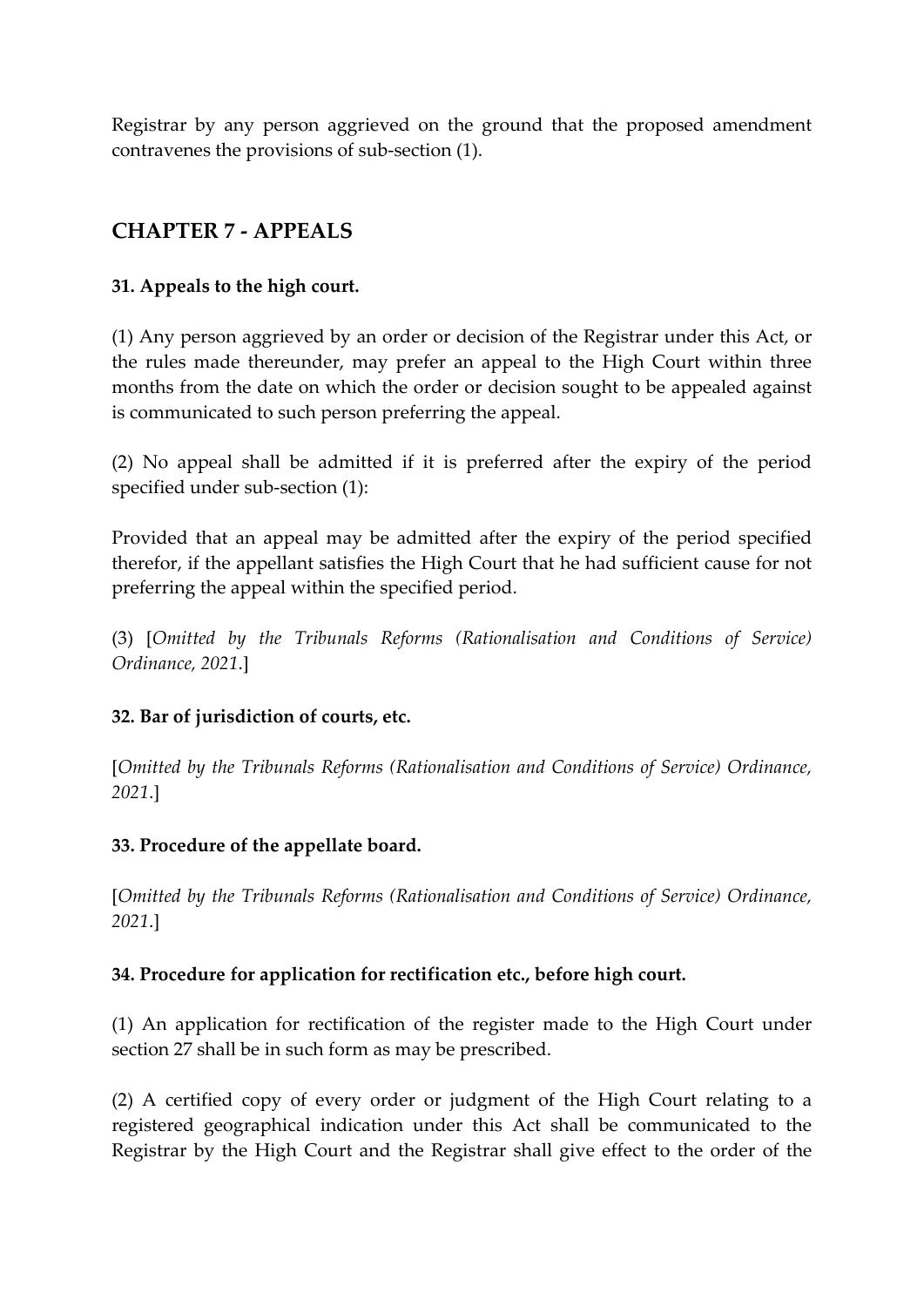Board and shall, when so directed, amend the entries in, or rectify, the register in accordance with such order.

### **35. Appearance of registrar in legal proceedings.**

(1) The Registrar shall have the right to appear and be heard-

 (a) in any legal proceedings before the High Court in which the relief sought includes alteration or rectification of the register or in which any question relating to the practice of the Geographical Indications Registry is raised;

 (b) in any appeal to the Board from an order of the Registrar on an application for registration of a geographical indication or authorised user-

 (i) which is not opposed, and the application is either refused by the Registrar or is accepted by him subject to any amendments, modifications, conditions or limitations, or

 (ii) which has been opposed and the Registrar considers that his appearance is necessary in the public interest, and the Registrar shall appear in any case if so directed by the Board.

(2) Unless the High Court otherwise directs, the Registrar may, in lieu of appearing, submit a statement in writing signed by him, giving such particulars as he thinks proper of the proceedings before him relating to the matter in issue or of the grounds of any decision given by him affecting it, or of the practice of the Geographical Indications Registry in like cases, or of other matters relevant to the issues and within his knowledge as Registrar, and such statement shall be evidence in the proceeding.

#### **36. Costs of registrar in proceedings before appellate board.**

[*Omitted by the Tribunals Reforms (Rationalisation and Conditions of Service) Ordinance, 2021*.]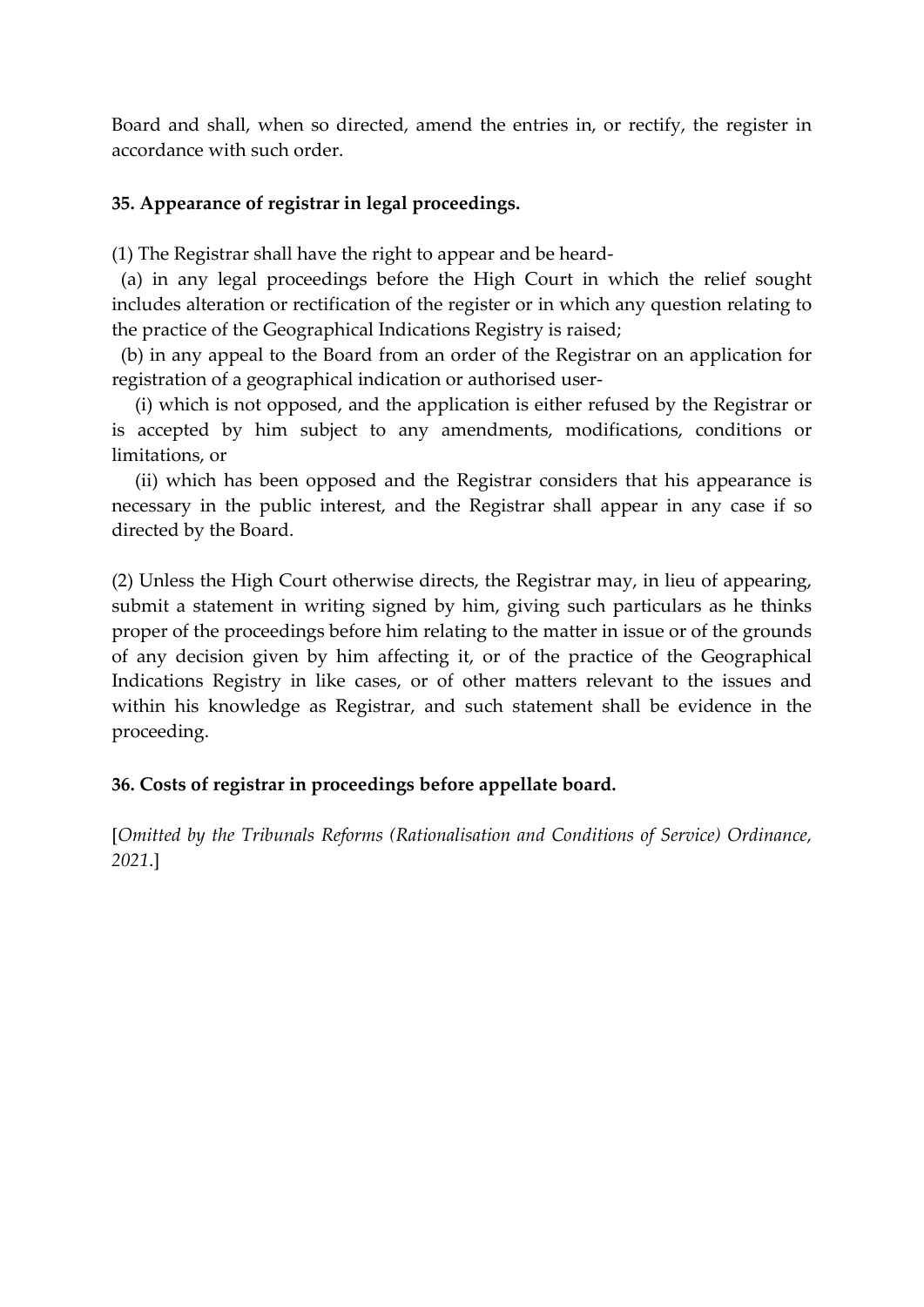# **CHAPTER 8 - OFFENCES, PENALTIES AND PROCEDURE**

#### **37. Meaning of applying geographical indications.**

(1) A person shall be deemed to apply a geographical indication to goods who-

(a) applies it to the goods themselves; or

 (b) applies it to any package in or with which the goods are sold, or exposed for sale, or had in possession for sale or for any purpose of trade or manufacture; or

 (c) places, encloses or annexes any goods which are sold, or exposed for sale, or had in possession for sale or for any purpose of trade or manufacture, in or applied; or

 (d) uses a geographical indication in any manner reasonably likely to lead to the belief that the goods in connection with which it is used are designated or described by that geographical indication; or

 (e) in relation to the goods uses a geographical indication in any sign, advertisement, invoice, catalogue, business letter, business paper, price list or other commercial documents and goods are delivered to a person in pursuance of a request or order made by reference to the geographical indication as so used.

(2) A geographical indication shall be deemed to be applied to goods whether it is woven in, impressed on, or otherwise worked into, or annexed or affixed to, the goods or to any package or other thing.

#### **38. Falsifying and falsely applying geographical indications.**

(1) A person shall be deemed to falsify a geographical indication who, either,-

 (a) without the assent of the authorised user of the geographical indication makes that geographical indication or deceptively similar geographical indication; or

 (b) falsifies any genuine geographical indication, whether by alteration, addition, effacement or otherwise.

(2) A person shall be deemed to falsely apply to goods a geographical indication who, without the assent of the authorised user of the geographical indication,-

 (a) applies such geographical indication or a deceptively similar geographical indication to goods or any package containing goods;

 (b) uses any package bearing a geographical indication which is identical with or deceptively similar to the geographical indication of such authorised user, for the purpose of packing, filling or wrapping therein any goods other than the genuine goods of the authorised user of the geographical indication.

(3) Any geographical indication falsified as mentioned in sub-section (1) or falsely applied as mentioned in sub-section (2), is in this Act referred to as a false geographical indication.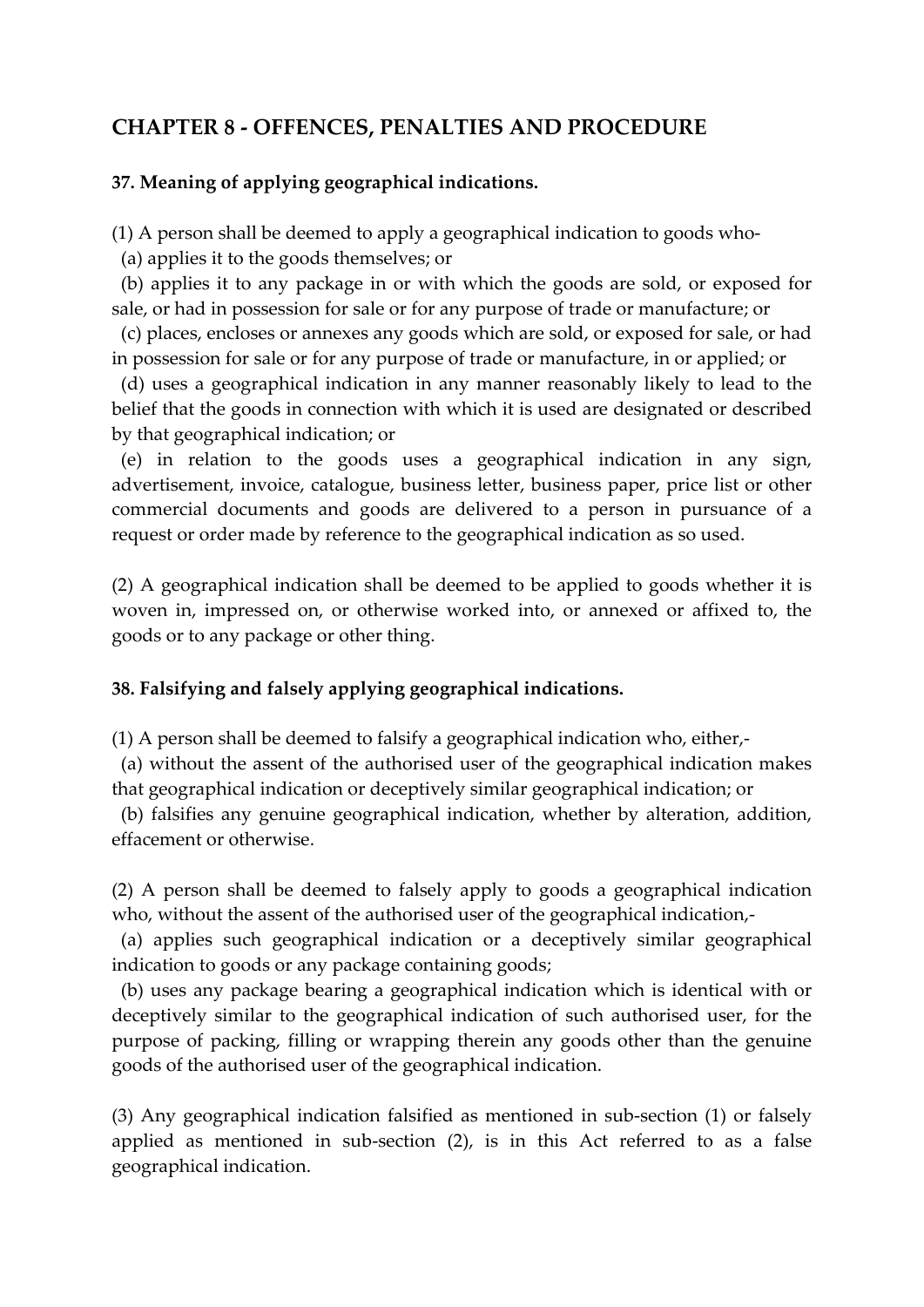(4) In any prosecution for falsifying a geographical indication or falsely applying a geographical indication to goods, the burden of proving the assent of proprietor shall lie on the accused.

## **39. Penalty for applying false geographical indications.**

Any person who,-

(a) falsifies any geographical indication; or

(b) falsely applies to goods any geographical indication; or

(c) makes, disposes of, or has in his possession, any die, block, machine, plate or other instrument for the purpose of falsifying or of being used for falsifying, a geographical indication; or

(d) applies to any goods to which an indication of the country or place in which they were made or produced or the name and the address of the manufacturer or person for whom the goods are manufactured is required to be applied under section 71, a false indication of such country, place, name or address; or

(e) tampers with, alters or effaces an indication of origin which has been applied to any goods to which it is required to be applied under section 71; or

(f) causes any of the things above-mentioned in this section to be done,

shall, unless he proves that he acted, without intent to defraud, be punishable with imprisonment for a term which shall not be less than six months but which may extend to three years and with fine which shall not be less than fifty thousand rupees but which may extend to two lakhs rupees:

Provided that the court may, for adequate and special reasons to be mentioned in the judgement, impose a sentence of imprisonment for a term of less than six months or a fine of less than fifty thousand rupees.

#### **40. Penalty for selling goods to which false geographical indication is applied.**

Any person who sells, lets for hire or exposes for sale, or hires or has in his possession for sale, goods or things to which any false geographical indication is applied or which, being required under section 71 to have applied to them an indication of the country or place in which they were made or produced or the name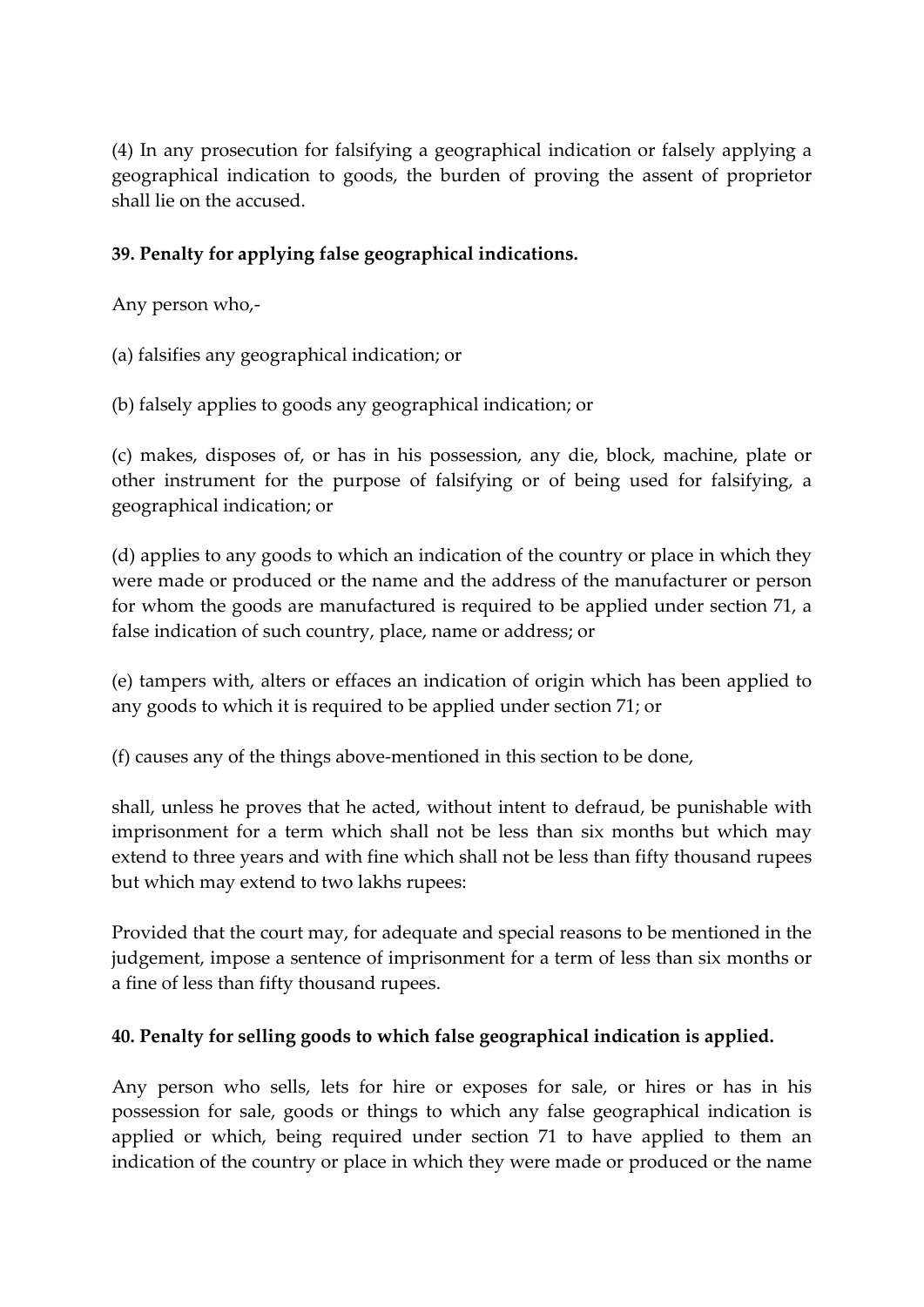and address of the manufacturer, or person for whom manufacturer, or person for whom the goods are manufactured or without the indications so required, shall unless he proves,-

(a) that, having taken all reasonable precautions against committing an offence against this section, he had at the time of commission of the alleged offence no reason to suspect the genuiness of the geographical indication or that any offence had been committed in respect of the goods; or

(b) that, on demand by or on behalf of the prosecutor, he gave all the information in his power with respect to the person from whom he obtained such goods or things; or

(c) that otherwise he had acted innocently, be punishable with imprisonment for a term which shall not be less than six months but which may extend to three years and with fine which shall not be less than fifty thousand rupees but which may extend to two lakh rupees:

Provided that the court may, for adequate and special reasons to be mentioned in the judgement, impose a sentence of imprisonment for a term of less than six months or a fine of less than fifty thousand rupees.

# **41. Enhanced penalty on second or subsequent conviction.**

Whoever having already been convicted of an offence under section 39 or section 40 is again convicted of any such offence shall be punishable for the second and for every subsequent offence, with imprisonment for a term which shall not be less than one year but which may extend to three years and with fine which shall not be less than one lakh rupees but which may extend to two lakh rupees:

Provided that the court may, for adequate and special reason to be mentioned in the judgement, impose a sentence of imprisonment for a term of less than one year or a fine of less than one lakh rupees:

Provided further that for the purposes of this section, no cognizance shall be taken of any conviction made before the commencement of this Act.

# **42. Penalty for falsely representing a geographical indication as registered.**

(1) No person shall made any representation-

 (a) with respect to a geographical indication, not being a registered geographical indication, to the effect that it is a registered geographical indication; or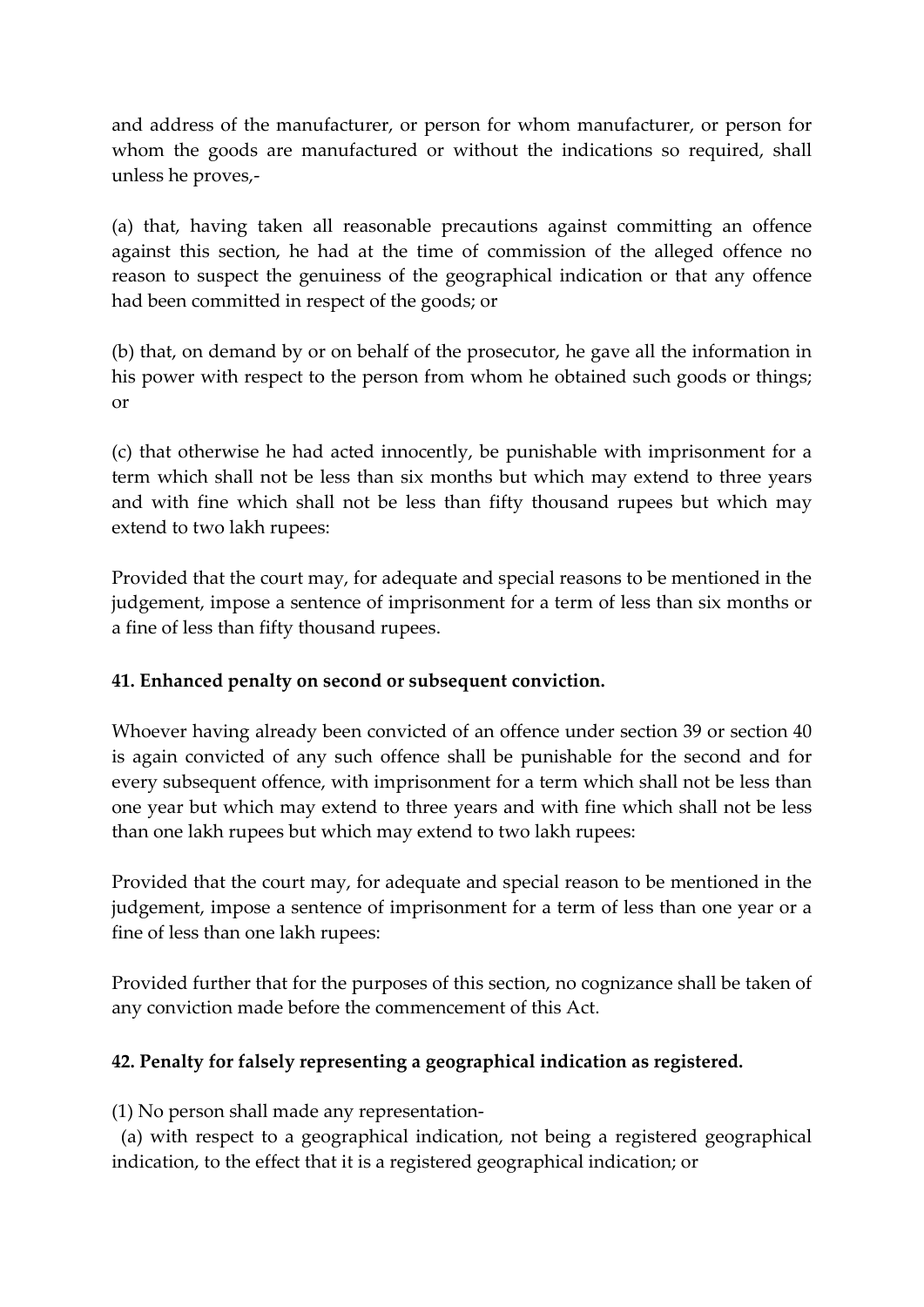(b) to the effect that a registered geographical indication is registered in respect of any goods in respect of which it is not in fact registered; or

 (c) to the effect that registration of a geographical indication gives an exclusive right to the use thereof in any circumstances in which having regard to limitation entered on the register, the registration does not in fact give that right.

(2) If any person contravenes any of the provisions of sub-section (1), he shall be punishable with imprisonment for a term which may extend to three years, or with fine, or with both.

(3) for the purposes of this section the use in India in relation to a geographical indication of the words "registered geographical indication" or any other expression, symbol or sign like "R.G.I." referring whether expressly or impliedly to registration, shall be deemed to import a reference to registration in the register, except-

 (a) where that word or other expression, symbol or sign is used in direct association with other words delineated in characters at least as large as those in which that word or other expression, symbol or sign is delineated and indicating that the reference to registration as a geographical indication under the law of a country outside India being a country under the law of which the registration referred to is in fact in force; or

 (b) where that other expression, symbol or sign is of itself such as to indicate that the reference is to such registration as is mentioned in clause (a); or

 (c) where that word is used in relation to a geographical indication registered under the law of a country outside India and in relation solely to goods to be exported to that country for use in that country.

# **43. Penalty for improperly describing a place of business as connected with the geographical indications registry.**

If any person uses on his place of business, or on any document issued by him, or otherwise, words which would reasonably lead to the belief that his place of business is, or is officially connected with, the Geographical Indications Registry, he shall be punishable with imprisonment for a term which may extend to two years, or with fine, or with both.

#### **44. Penalty for falsification of entries in the register.**

If any person makes, or causes to be made, a false entry in the register, or a writing falsely purporting to be a copy of an entry in the register, or produces or tenders or causes to be produced or tendered, in evidence any such writing, knowing the entry or writing to be false, he shall be punishable with imprisonment for a term which may extend to two years, or with fine, or with both.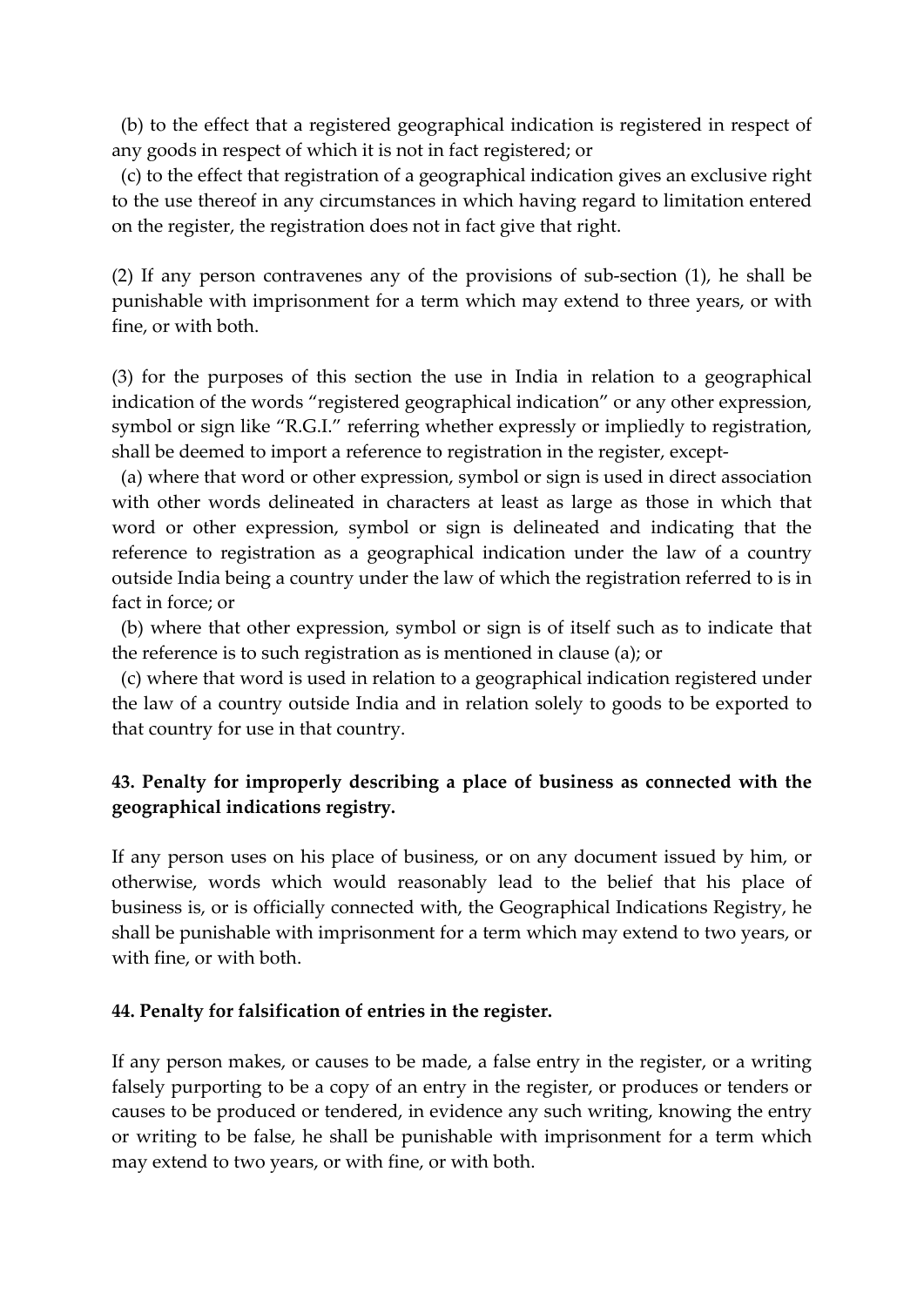#### **45. No offence in certain cases.**

The provisions of sections 39, 40 and 41 shall in relation to a registered geographical indication or authorised user of such geographical indication, be subject to the rights created or recognised by this Act and no act or omission shall be deemed to be an offence under the aforesaid sections if,-

(a) the alleged offence relates to a registered geographical indication and the act or omission is permitted under this Act; and

(b) the alleged offence relates to a registered geographical indication and the act or omission is permitted under any other law for the time being in force.

#### **46. Forfeiture of goods.**

(1) Where a person is convicted of an offence under section 39 or section 40 or section 41 or is acquitted of an offence under section 39 or section 40 on proof that he acted without intend or defraud, or under section 40 on proof of the maters specified in clause (a) or clause (b) or clause (c) of that section, the court convicting or acquitting him may direct the forfeiture to Government of all goods and things by means of, or in relation to, which the offence has been committed, or but for such proof as aforesaid would have been committed.

(2) When a forfeiture is directed on a conviction and an appeal lies against the conviction, an appeal shall lie against the forfeiture also.

(3) When, a forfeiture is directed on acquittal and the goods or things to which the direction relates are of value exceeding fifty rupees, an appeal against the forfeiture may be preferred, within thirty days from the date of the direction, to the court to which in appealable cases appeal lie from sentences of the court which directed the forfeiture.

(4) When a forfeiture is directed on a conviction, the court, before whom the person is convicted, may order any forfeited articles to be destroyed or otherwise disposed of as the court thinks fit.

#### **47. Exemption of certain persons employed in ordinary course of business.**

Where a person accused of an offence under section 39 proves,-

(a) that in the ordinary course of his business he is employed on behalf of other persons to apply geographical indications, or as the case may be, to make dies,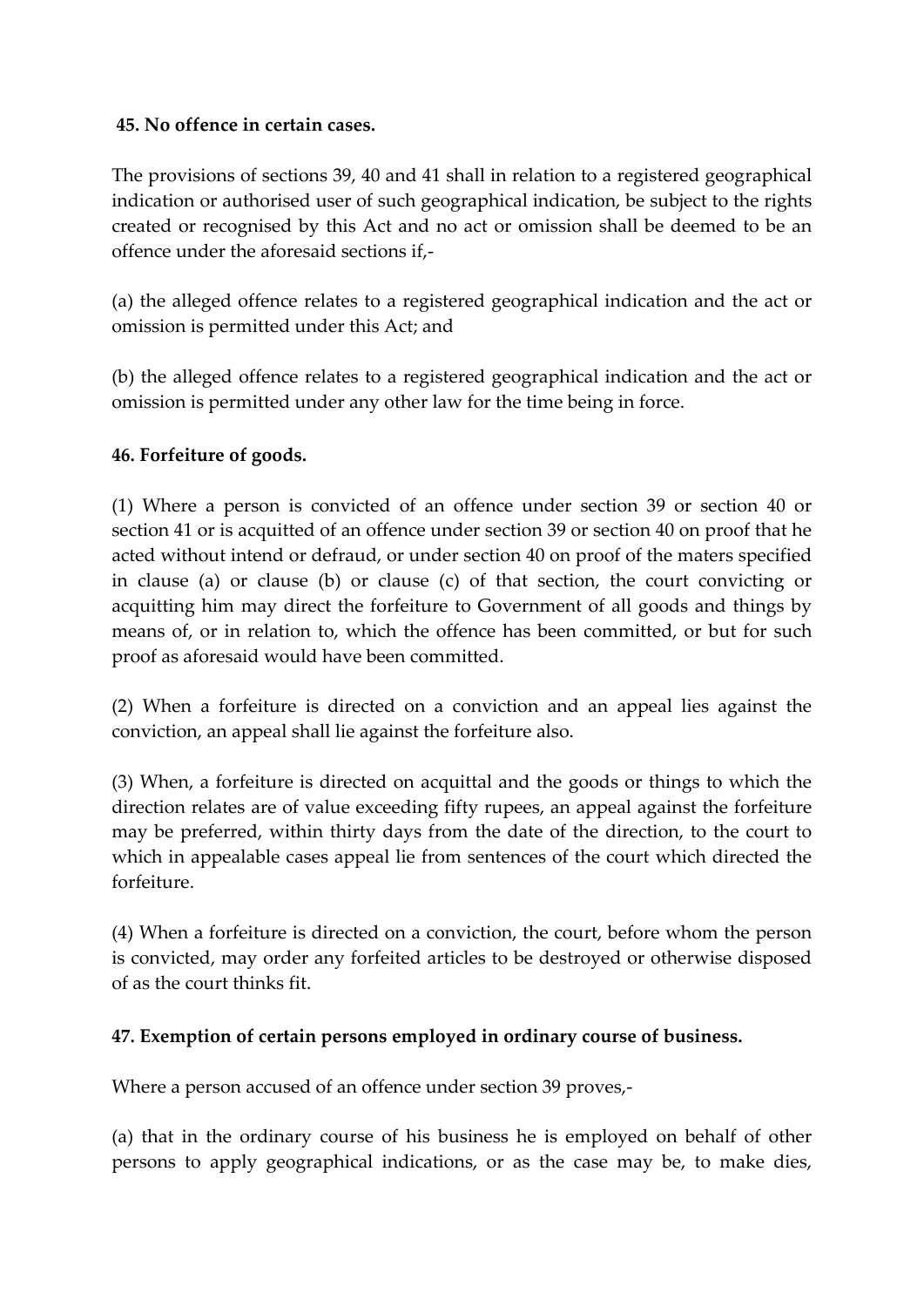blocks, machines, plates, or other instruments for making, or being used in making, geographical indications;

(b) that in the case which is the subject of the charge he was so employed, and was not interested in the goods or other things by way of profit or commission depend on the sale of such goods;

(c) that, having taken all reasonable precautions against committing the offence charged, he had, at the time of the commission of the alleged offence, no reason to suspect the genuineness of the geographical indication; and

(d) that, on demand made by or on behalf of the prosecutor, he gave all the information in his power with respect to the persons on whose behalf he shall be acquitted, he shall be acquitted.

# **48. Procedure where invalidity of registration is pleaded by the accused.**

(1) Where the offence charged under section 39 or section 40 or section 41 is in relation to a registered geographical indication and the accused pleads that the registration of the geographical indication is invalid, the following procedure shall be followed:-

(a) if the court is satisfied that such defence is prima facie tenable, it shall not proceed with the charge but shall adjourn the proceeding for three months from the date on which the plea of the accused is recorded to enable the accused to file an application before the High Court under this Act, for the rectification of the register on the ground that the registration is invalid;

(b) if the accused proves to the court that he has made such application within the time so limited or within such further time as the court may for sufficient cause allow, the further proceedings in the prosecution shall stand stayed till the disposal of such application for rectification;

(c) if within a period of three months or within such extended time as may be allowed by the court the accused fails to apply to the High Court for rectification of the register, the court shall proceed with the case as if the registration were valid.

(2) Where before the institution of a complaint of an offence referred to in sub section (1), any application for the rectification of the register concerning the geographical indication in question on the ground of invalidity of the registration thereof has already been properly made to and is pending before the Registrar or the High Court, as the case may be, the court shall stay the further proceedings in the prosecution pending the disposal of the application aforesaid and shall determine the charge against the accused in conformity with the result of the application for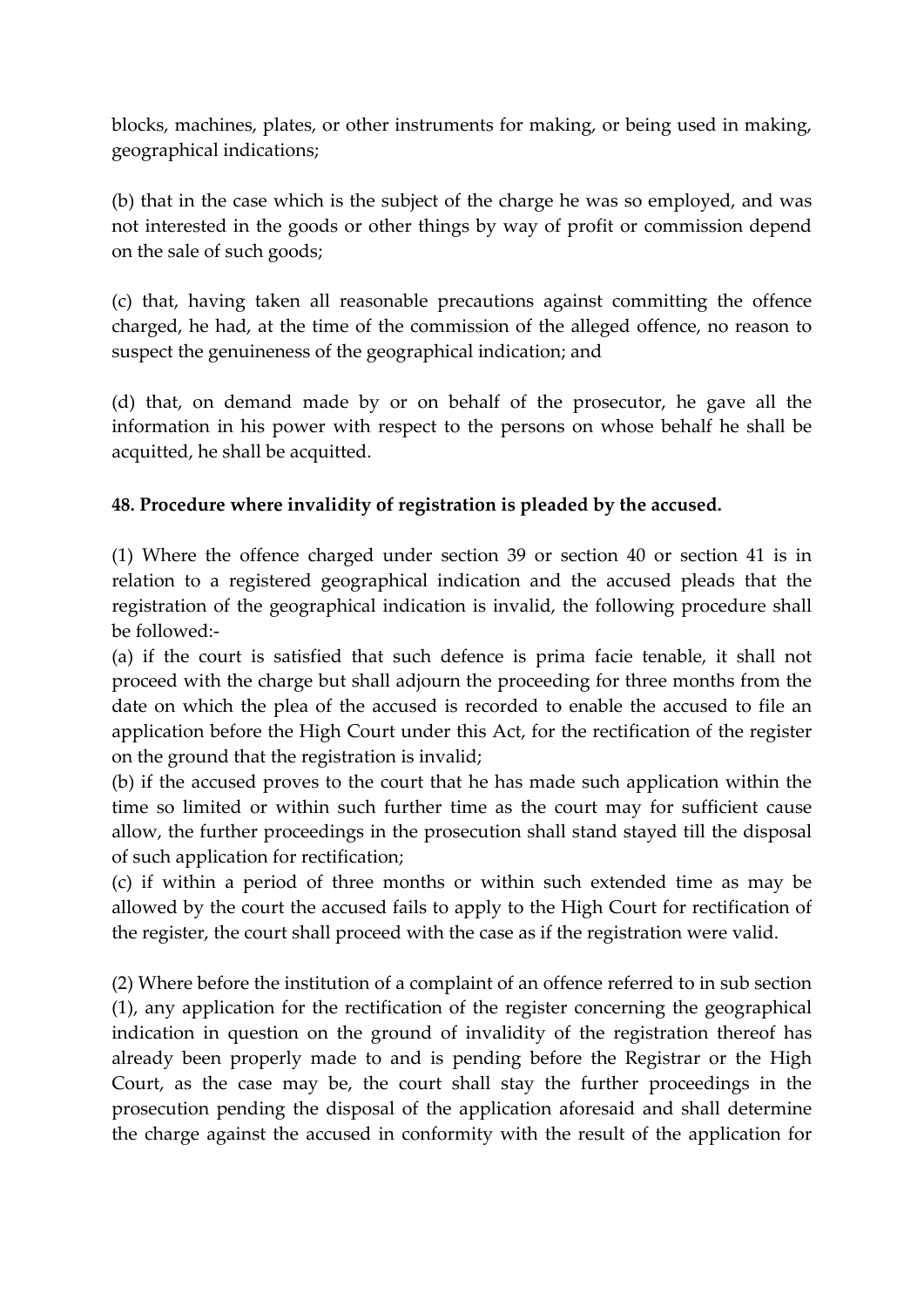rectification in so far as the complainant relies upon the registration of his geographical indication.

## **49. Offences by companies.**

(1) If the person committing an offence under this Act is a company, the company as well as every person in charge of, and responsible to, the company f or the conduct of its business at the time of the commission of the offence shall be deemed to be guilty of the offence and shall be liable to be proceeded against and punished accordingly:

Provided that nothing contained in this sub-section shall render any such person liable to any punishment if he proves that the offence was committed without his knowledge or that he exercised all due diligence to prevent the

(2) Notwithstanding anything contained in sub-section (1), where an offence under this Act has been committed by a company and it is proved that the offence has been committed with the consent or connivance of, or that the commission of the offence is attributable to any neglect on the part of, any director, manager, secretary or other officer of the company, such director, manager, secretary or other officer shall also be deemed to be guilty of that offence and shall be liable to be proceeded against and punished accordingly.

Explanation .- For the purpose of this section,-

 (a) "company" means anybody corporate and includes a firm or other association of individuals; and

(b) "director", in relation to a firm, means a partner in the firm

# **50. Cognizance of certain offences and the powers of police officer for search and seizure.**

(1) No court shall take cognizance of an offence under section 42 or section 43 or section 44 except on complaint in writing made by the Registrar or any officer authorised by him in writing:

Provided that in relation to clause (b) of sub-section (1) of section 42, a court shall take a cognizance of an offence on the basis of a certificate issued by the Registrar to the effect that a registered geographical indication has been represented as registered in respect of any goods in respect of which it is not in fact registered.

(2) No court inferior to that of a Metropolitan Magistrate or Judicial Magistrate of the first class shall try an offence under this Act.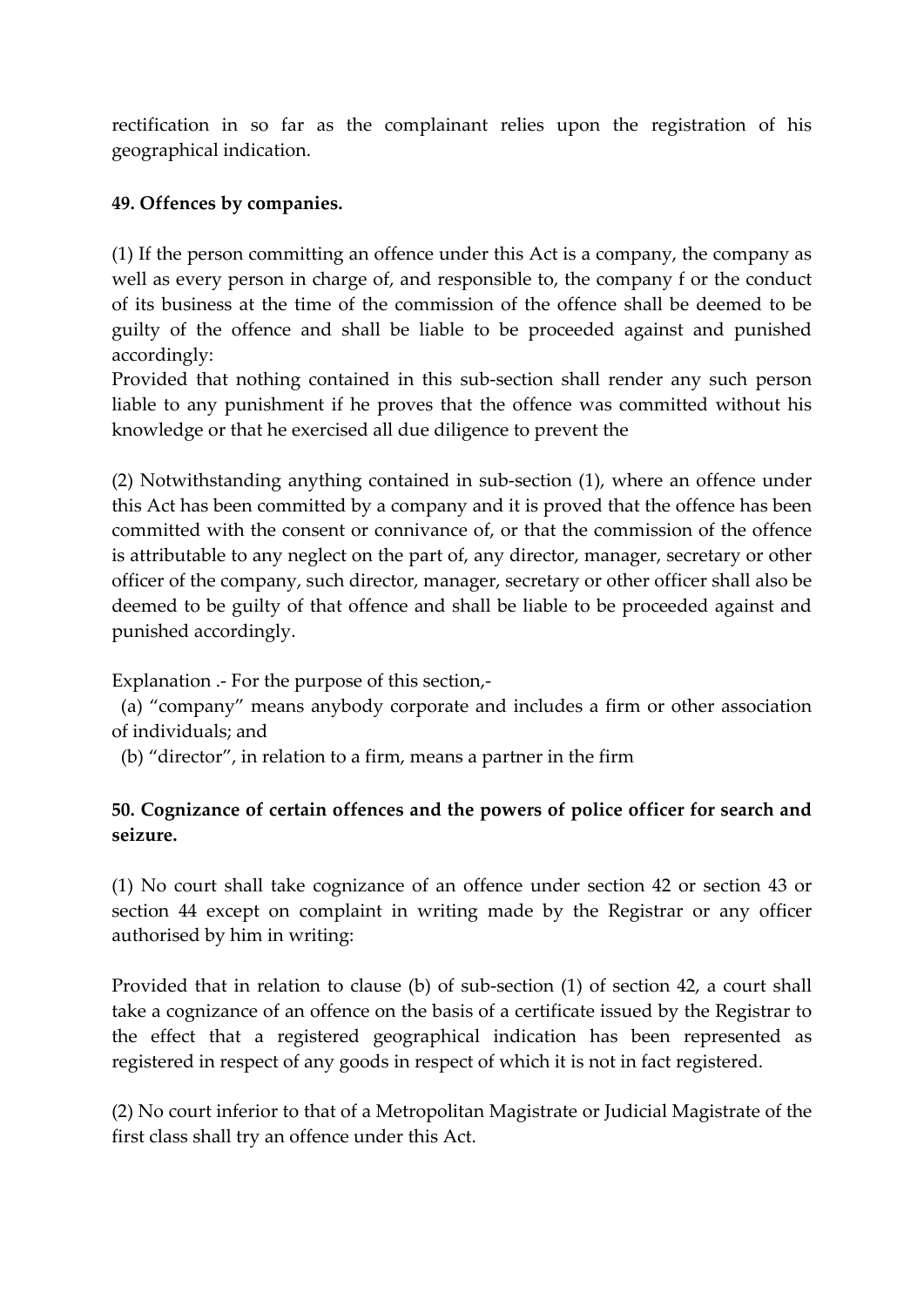(3) The offences under section 39 or section 40 or section 41 shall be cognizable.

(4) Any police officer not below the rank of deputy superintendent of police or equivalent, may, if he satisfied that any of the offences referred to in sub-section (3) has been, is being, or is likely to be, committed, search and seize without warrant the goods, die, block, machine, plate, other instruments or things involved in committing the offence, wherever found, and all the articles so seized shall, as soon as practicable, be produced before the Judicial Magistrate of the first class or Metropolitan Magistrate, as the case may be:

Provided that the police officer, before making any search and seizure, shall obtain the opinion of the Registrar on the facts involved in the offence relating to geographical indication and shall abide by the opinion so obtained.

(5) Any person having an interest in any article seized under sub-section (4), may, within fifteen days of such seizure, make an application to the Judicial Magistrate of the first class or Metropolitan Magistrate, as the case may be, for such article being restored to him and the Magistrate, after hearing the application and the prosecution, shall make such order on the application as he may deem fit.

#### **51. Costs of defense of prosecution.**

In any prosecution under this Act, the court may order such costs to be paid by the accused to the complainant, or by the complainant to the accused, as the court deemed reasonable having regard to all the circumstances of the case and the conduct of the parties and the costs so awarded shall be recoverable as if they were a fine.

# **52. Limitation of prosecution.**

No prosecution for an offence under this Act shall be commenced after the expiration of three years next after the commission of the offence charged or two years after the discovery thereof by the prosecutor, whichever expiration first happens.

#### **53. Information as to commission of offence.**

An officer of the Government whose duty it is to take part in the enforcement of the provisions of this Chapter shall not be compelled in any court to say whence he got any information as to the commission of any offence against this Act.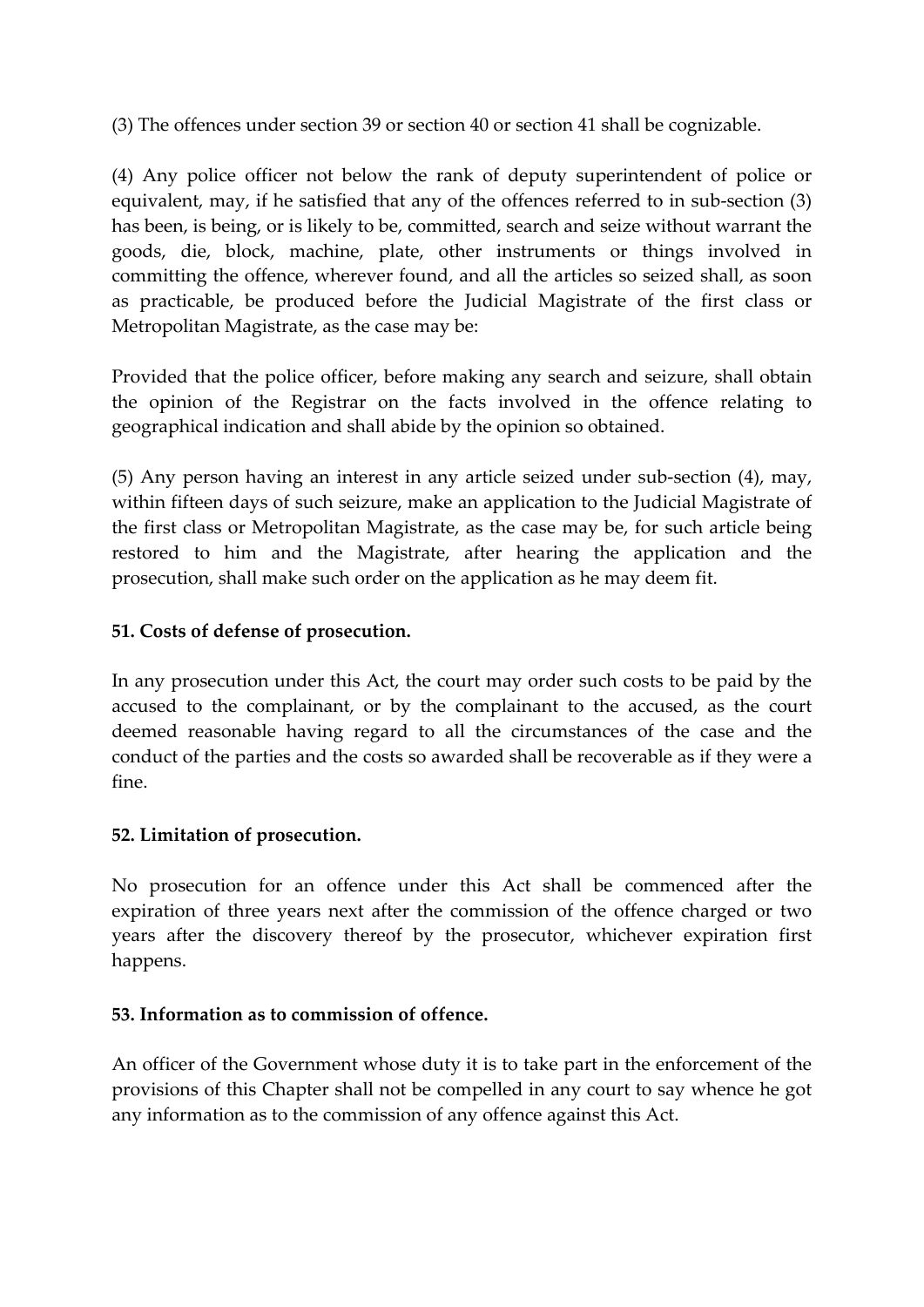#### **54. Punishment for abetment in india of acts done out of india.**

If any person, being within India, abets the commission, without India, of any act which, if committed in India, would, under this Act, be an offence, he may be tried for such abetment in any place in India in which he may be found, and be punished therefor with the punishment to which he would be liable if he had himself committed in that place the act which he abetted.

# **CHAPTER 9 - MISCELLANEOUS**

#### **55. Protection of action taken in good faith.**

No suit or other legal proceedings shall lie against any person in respect of anything which is in good faith done or intended to be done in pursuance of this Act.

#### **56. Certain persons to be public servants.**

Every person appointed under this Act shall be deemed to be a public servant within the meaning of section 21 of the Indian Penal Code.

## **57. Stay of proceedings where the validity of registration of the geographical indication is questioned, etc.**

(1) Where in any suit for infringement of a geographical indication the defendant pleads that registration of the geographical indication relating to plaintiff is invalid, the court trying the suit (hereinafter referred to as the court), shall,-

 (a) If any proceedings for rectification of the register to the geographical indication relating to plaintiff or defendant are pending before the Registrar or the High Court, stay the suit pending the final disposal of such proceedings;

 (b) if no such proceedings are pending and the court is satisfied that the plea regarding the invalidity of the registration of the geographical indication relating to plaintiff or defendant is prima facie tenable, raise an issue regarding the same and adjourn the case for a period of three months from the date of the framing of the issue in order to enable the party concerned to apply to the High Court for rectification of the register.

(2) If the party concerned proves to the court that he has made any such application as is referred to in clause (b) of sub-section (1) within the time specified therein or within such extended time as the court may for sufficient cause allow, the trial of the suit shall stand stayed until the final disposal of the rectification proceedings.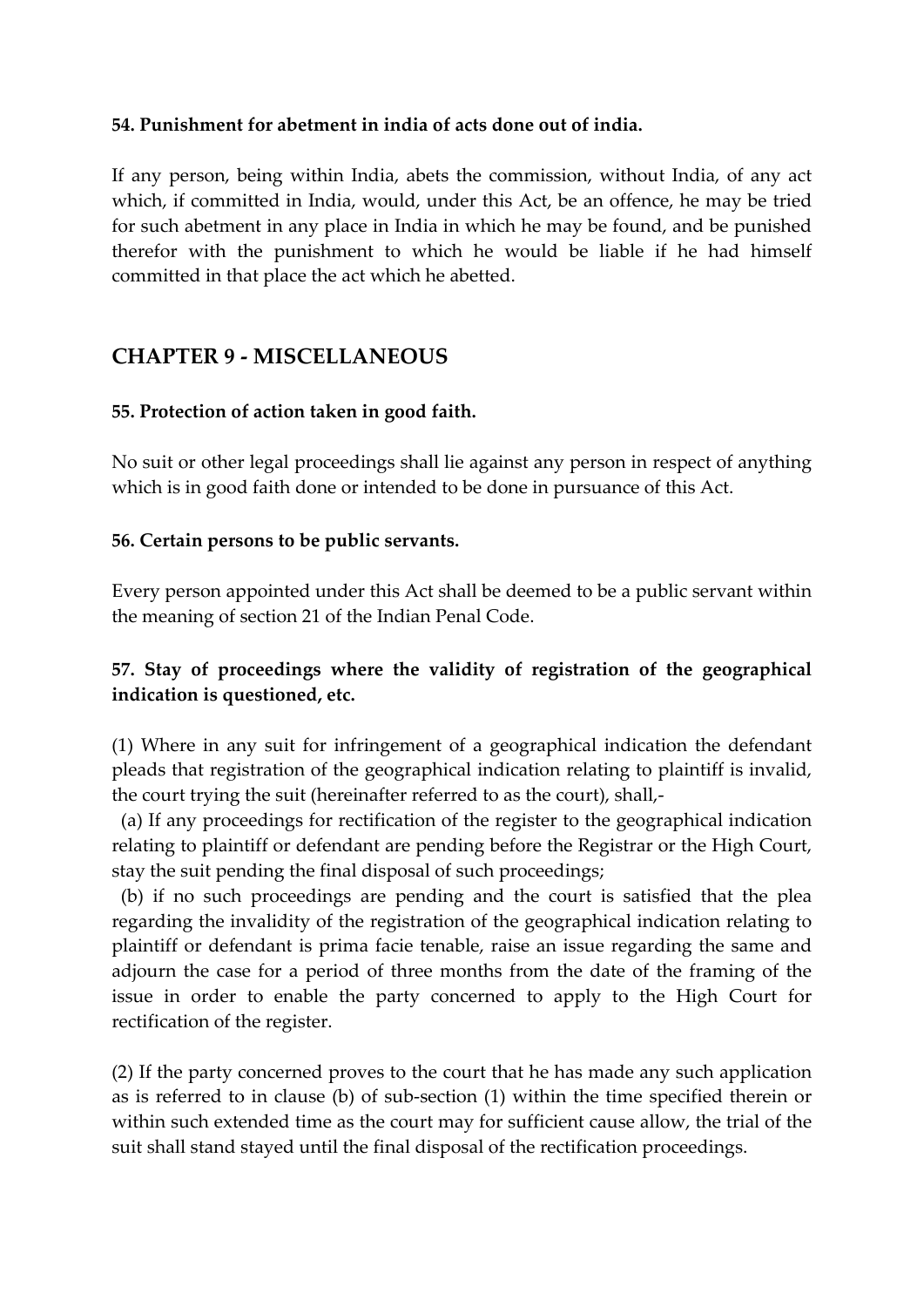(3) If no such application as aforesaid has been made within the time so specified or within such extended time as the court may allow, the issue as to the validity of the registration of the geographical indication concerned shall be deemed to have been abandoned and the court shall proceed with the suit in regard to the other issues in the case.

(4) The final order made in any rectification proceedings referred to in sub-section (1) or sub-section (2) shall be binding upon the parties and the court shall dispose of the suit conformably to such order in so far as it relates to the issue as to the validity of the registration of the geographical indication.

(5) The stay of a suit for the infringement of a geographical indication under this section shall not preclude the court from making any interlocutory order (including any order granting an injunction, directing account to be kept, appointing a receiver or attaching any property), during the period of the stay of the suit.

# **58. Application for rectification of register be made to high court in certain cases.**

(1) Where in a suit for infringement of a registered geographical indication the validity of the registration of the geographical indication relating to plaintiff is questioned by the defendant or where in any such suit the plaintiff questions the validity of the registration of the geographical indication relating to defendant, the issue as to the validity of the registration of the geographical indication concerned shall be determined only on an application for the rectification of the register and, notwithstanding anything contained in section 27, such application shall be made to the High Court and not to the Registrar.

(2) Subject to the provisions of sub-section (1), where an application for rectification of the register is made to the Registrar under Section 27, the Registrar may, if he thinks fit, refer the application at any stage of the proceedings to the High Court.

#### **59. Implied warranty on sale of indicated goods.**

Where a geographical indication has been applied to the goods on sale or in the contract for sale of any goods, the seller shall be deemed to warrant that the geographical indication is a genuine geographical indication and not falsely applied, unless the contrary is expressed in writing signed by or on behalf of the seller and delivered at the time of the sale of goods on contract to and accepted by the buyer.

#### **60. Power of registrar.**

In all proceedings under this Act before the Registrar,-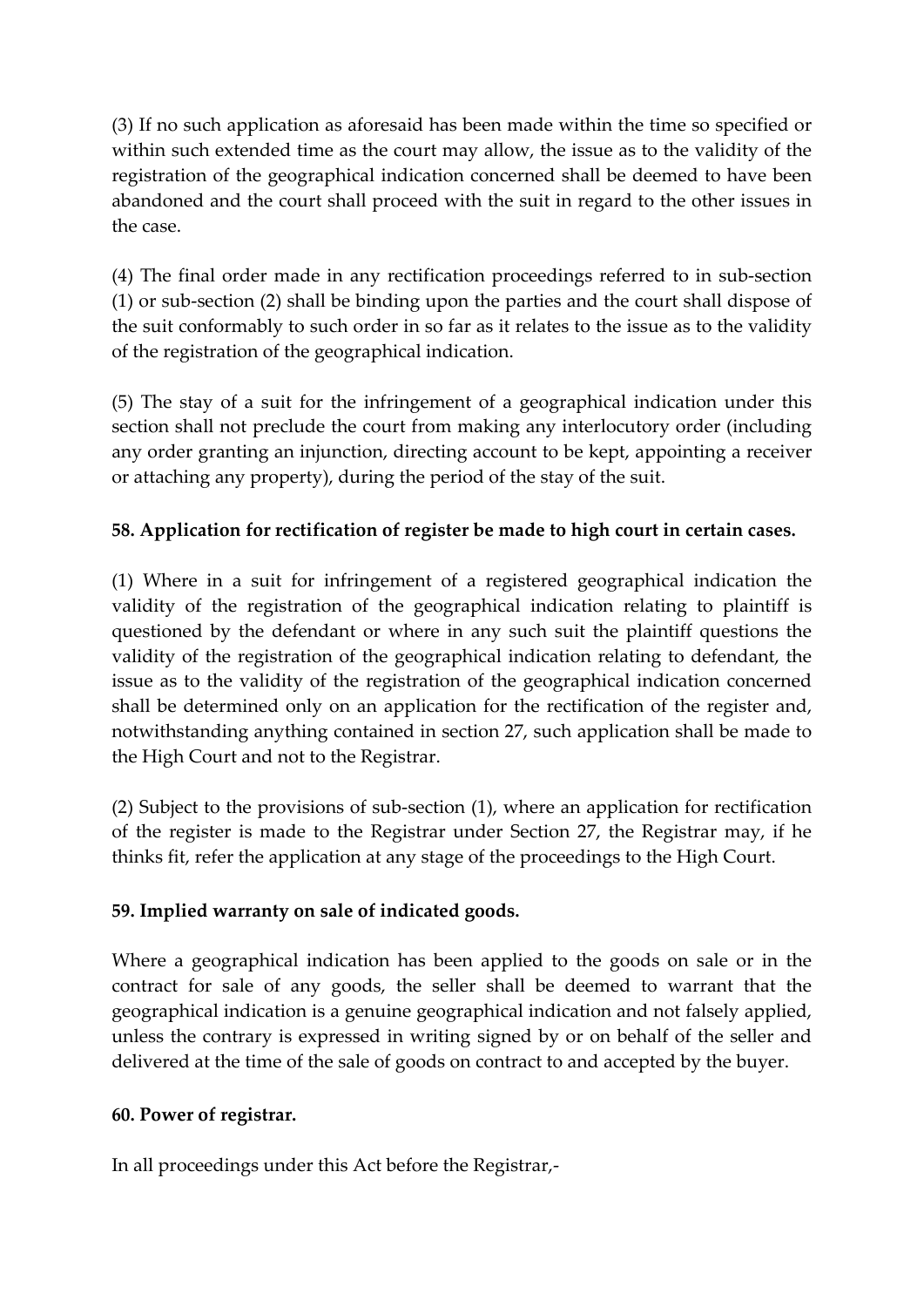(a) the Registrar shall have all the powers of a civil court for the purposes of receiving evidence, administering oaths, enforcing the attendance of witnesses, compelling the discovery and production of documents and issuing commissions for the examination of witness;

(b) the Registrar may, subject to any rules made in this behalf under section 87, make such orders as to costs as he considers reasonable, and any such order shall be executable as a decree of a civil court;

(c) the Registrar may, on an application made in the prescribed manner, review his own decision.

## **61. Exercise of discretionary power by registrar.**

Subject to the provisions of section 64, the Registrar shall not exercise any discretionary or other power vested in him by this Act or the rules made thereunder adversely to a person applying for the exercise of that power without (if so required by that person within the prescribed time) giving to the person an opportunity of being heard.

#### **62. Evidence before registrar.**

In any proceeding under this Act before the Registrar, evidence shall be given by affidavit:

Provided that the Registrar may, if he thinks fit, take oral evidence in lieu of, or in addition to, such evidence by affidavit.

#### **63. Death of party to a proceeding.**

If a person who is a party to a proceeding under this Act (not being a proceeding before a court) dies pending the proceeding, the Registrar may, on request, and on proof to his satisfaction of the transmission of the interest of the deceased person, substitute in the proceeding his successor in interest in his place, or, if the Registrar is of opinion that the interest of the deceased person is sufficiently represented by the surviving parties, permit the proceeding to continue without the substitution of his successor in interest.

#### **64. Extension of time.**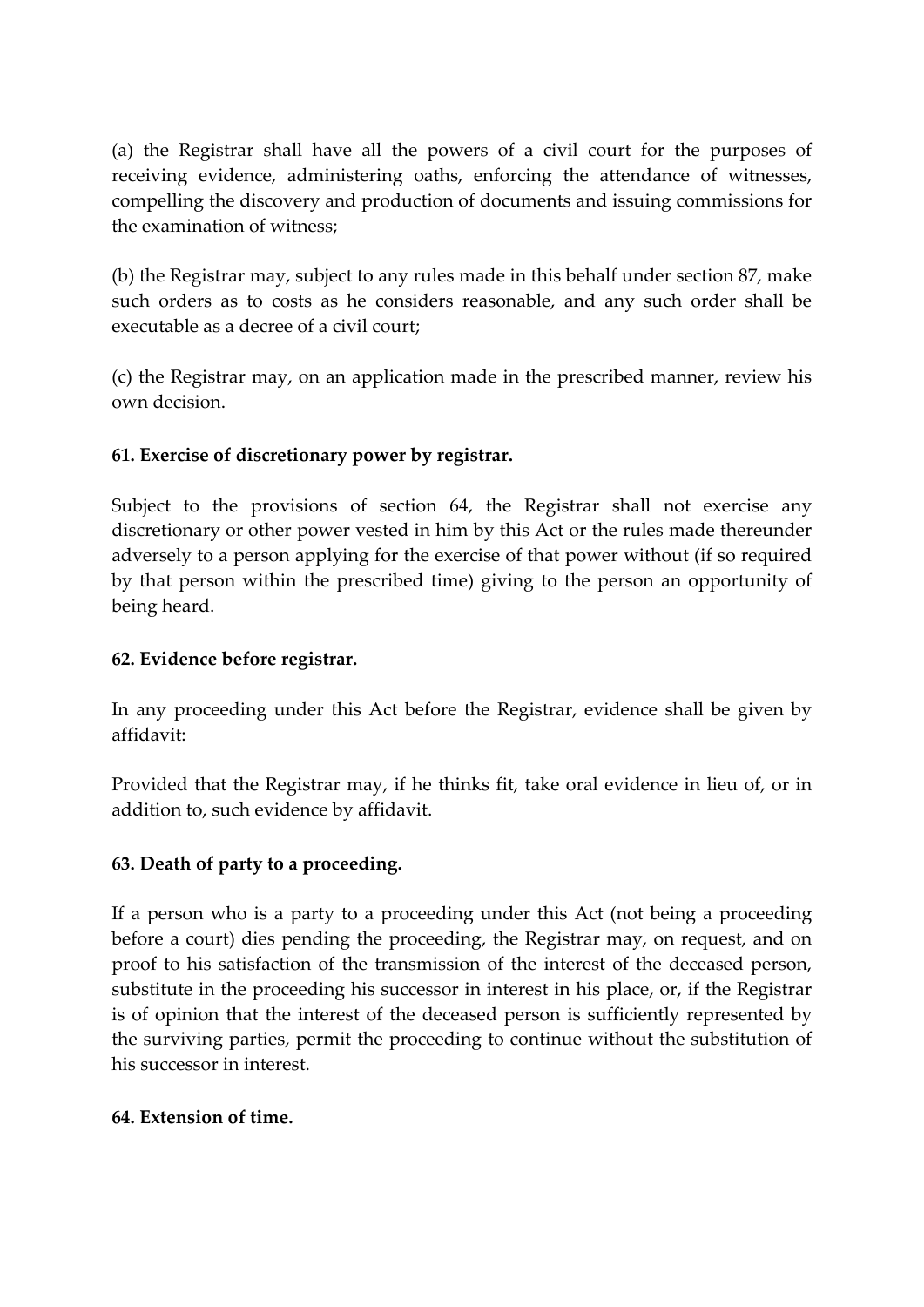(1) If the Registrar is satisfied, on application made to him in the prescribed manner and accompanied by the prescribed fee, that there is sufficient cause for extending the time for doing any act (not being a time expressly provided in the Act), whether the time so specified has expired or not, he may, subject to such conditions as he may think fit to impose, extend the time and inform the parties accordingly.

(2) Nothing in sub-section (1) shall be deemed to require the Registrar to hear the parties before disposing of an application for extension of time, and no appeal shall lie from any order of the Registrar under this section.

# **65. Abandonment.**

Where, in the opinion of the Registrar, an applicant is in default in the prosecution of an application filed under this Act, the Registrar may, by notice require the applicant to remedy the default within a time specified and after giving him, if so, desired, an opportunity of being heard, treat the application as abandoned, unless the default is remedied within the time specified in the notice.

# **66. Suit for infringement etc., to be instituted before district court.**

(1) No suit,-

(a) for the infringement of a registered geographical indication; or

(b) relating to any right in a registered geographical indication; or

 (c) for passing of arising out of the use by the defendant of any geographical indication which is identical with or deceptively similar to the geographical indication relating to the plaintiff, whether registered or unregistered,

shall be instituted in any court inferior to a district court having jurisdiction to try the suit.

(2) For the purpose of clauses (a) and (b) of sub-section (1), a "district court having jurisdiction" shall, notwithstanding anything contained in the Code of Civil Procedure, 1908, or any other law for the time being in force, include a district court within the local limits of whose jurisdiction, at the time of the institution of the suit or other proceeding, the person instituting the suit or proceeding, or,

where there are more than one such persons any of them, actually and voluntarily resides or carries on business or personally works for gain

Explanation . For the purposes of sub-section (2), "person" includes the registered proprietor and the authorised user.

# **67. Relief in suit for infringement or for passing off.**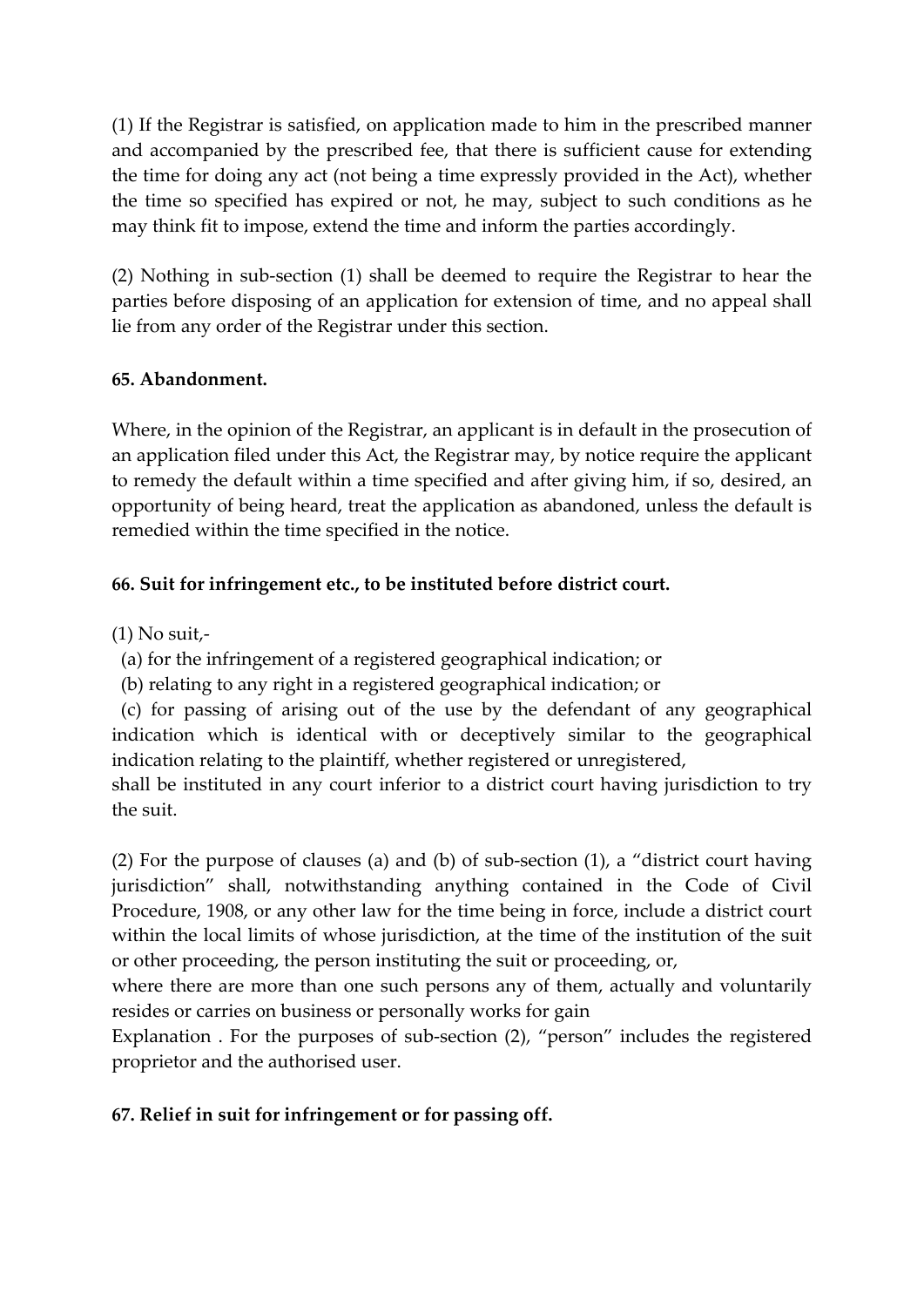(1) The relief which a court may grant in any suit for infringement or for passing off referred to in section 66 includes injunction (subject to such terms, if any, as the court thinks fit) and at the option of the plaintiff, either damages or account of profits, together with or without any order for the delivery-up of the infringing labels and indications for destruction or erasure.

(2) The order of injunction under sub-section (1) may include an ex parte injunction or any interlocutory order for any of the following matters, namely:-

(a) for discovery of documents;

 (b) preserving of infringing goods, documents or other evidence which are related to the subject-matter of the suit;

(c) restraining the defendant from disposing of or dealing with his assets in a manner which may adversely affect plaintiff's ability to recover damages, costs or other pecuniary remedies which may be finally awarded to the plaintiff.

(3) Notwithstanding anything contained in sub-section (1), the court shall not grant relief by way of damages (other than nominal damages) on account of profits in any case-

(a) where in a suit for infringement the defendant satisfies the court-

 (i) that at the time he commenced to use the geographical indication complained of in the suit he was unaware and had no reasonable ground for believing that the geographical indication of the plaintiff was on the register; and

 (ii) that when he became aware of the existence and nature of the plaintiff's right in the geographical indication, he forthwith ceased to use the geographical indication in relation to good in respect of which it was registered; or

(b) where in a suit for passing off, the defendant satisfies the court-

 (i) that at the time be commenced to use the geographical indication complained of in the suit he was unaware and had no reasonable ground for believing that the geographical indication relating to the plaintiff was in use; and

 (ii) that when he became aware of the existence and nature of the geographical indication relating to the plaintiff he forthwith ceased to use the geographical indication complained of.

#### **68. Authorised user to be impleaded in certain proceedings.**

(1) In every proceeding under Chapter VI or under section 31, every authorised user of a geographical indication to which such proceeding relate, who is not himself an applicant in respect of any proceeding under that Chapter or section, shall be made a party to the proceeding.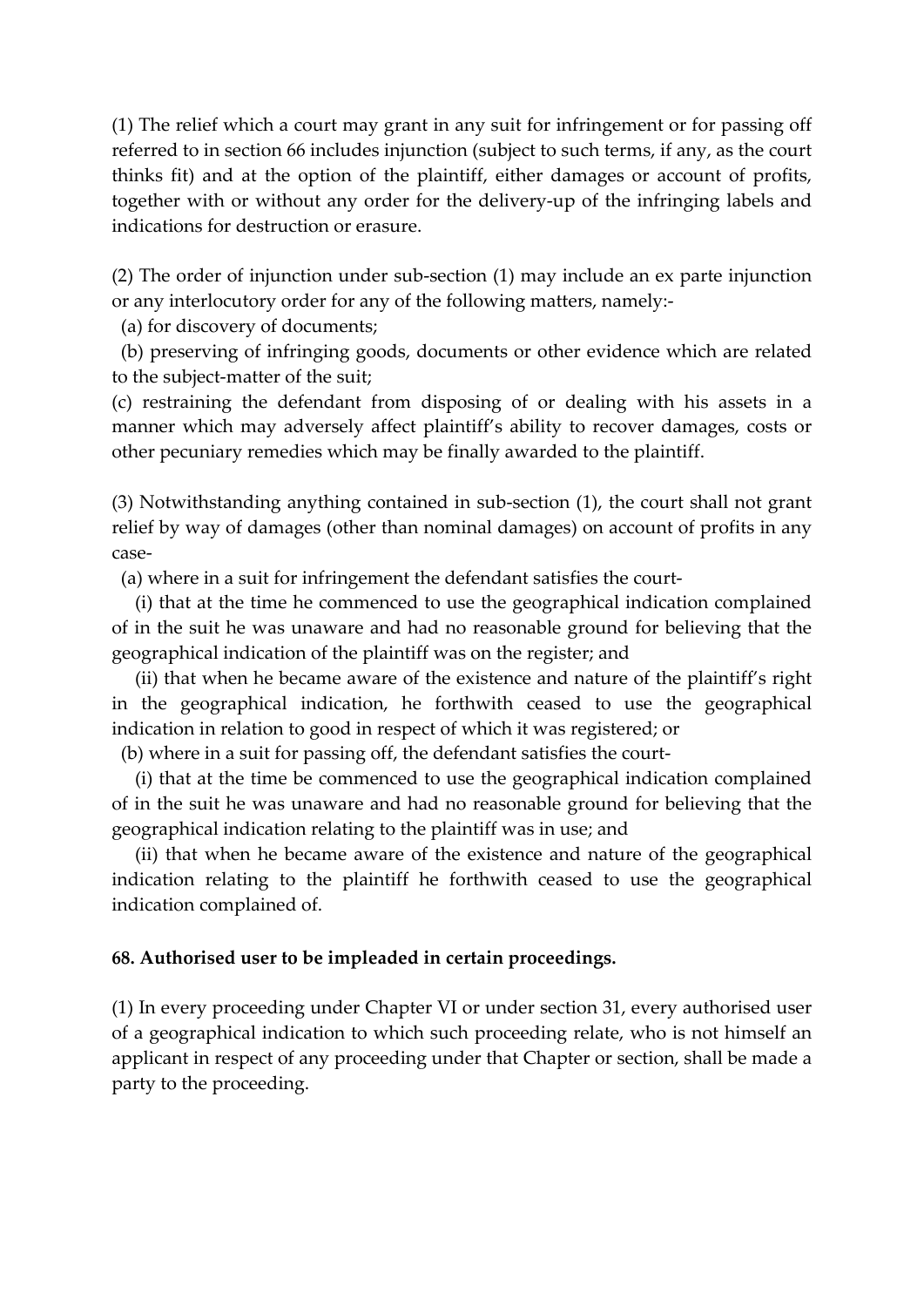(2) Notwithstanding anything contained in any other law, an authorised user so made a party to the proceeding shall not be liable for any costs unless he enters an appearance and takes part in the proceeding.

# **69. Evidence of entries in register, etc., and things done by the registrar.**

(1) A copy of any entry in the register or of any document referred to in sub-section (1) of section 78 purporting to be certified by the Registrar and sealed with the seal of the Geographical Indications Registry shall be admitted in evidence in all courts and in all proceedings without further proof or production of the original.

(2) A certificate purporting to be under the hand of the Registrar as to any entry, matter or thing that he is authorised by this Act or he rules to make or do shall be prima facie evidence of the entry having been made, and of the contents thereof, or of the matter or things having been done or not done.

## **70. Registrar and other officers not compellable to produce register, etc.**

The Registrar or any officer of the Geographical Indications Registry shall not, in any legal proceedings to which he is not a party, be compellable to produce the register or any other document in his custody, the contents of which can be proved by the production of a certified copy issued under this Act or to appear as a witness to prove the matters therein recorded unless by order of the court made for special cause.

# **71. Power to require goods to show indication of origin.**

(1) The Central Government may, by notification in the Official Gazette, require that goods of any class specified in the notification which are made or produced beyond the limits of India and imported into India, or, which are made or produced within the limits of India, shall, from such date as may be appointed by the notification not being less than three months from its issue, have applied to them an indication of the country or place in which they were made or produced, or of the name and address of the manufacturer or the person for whom the goods were manufactured.

(2) The notification may specify the manner in which such indication shall be applied, that is to say, whether to goods themselves or in any other manner, and the times or occasions on which the presence of the indication shall be necessary, that is to say, whether on importation only, or also at the time of sale, whether by wholesale or retail or both.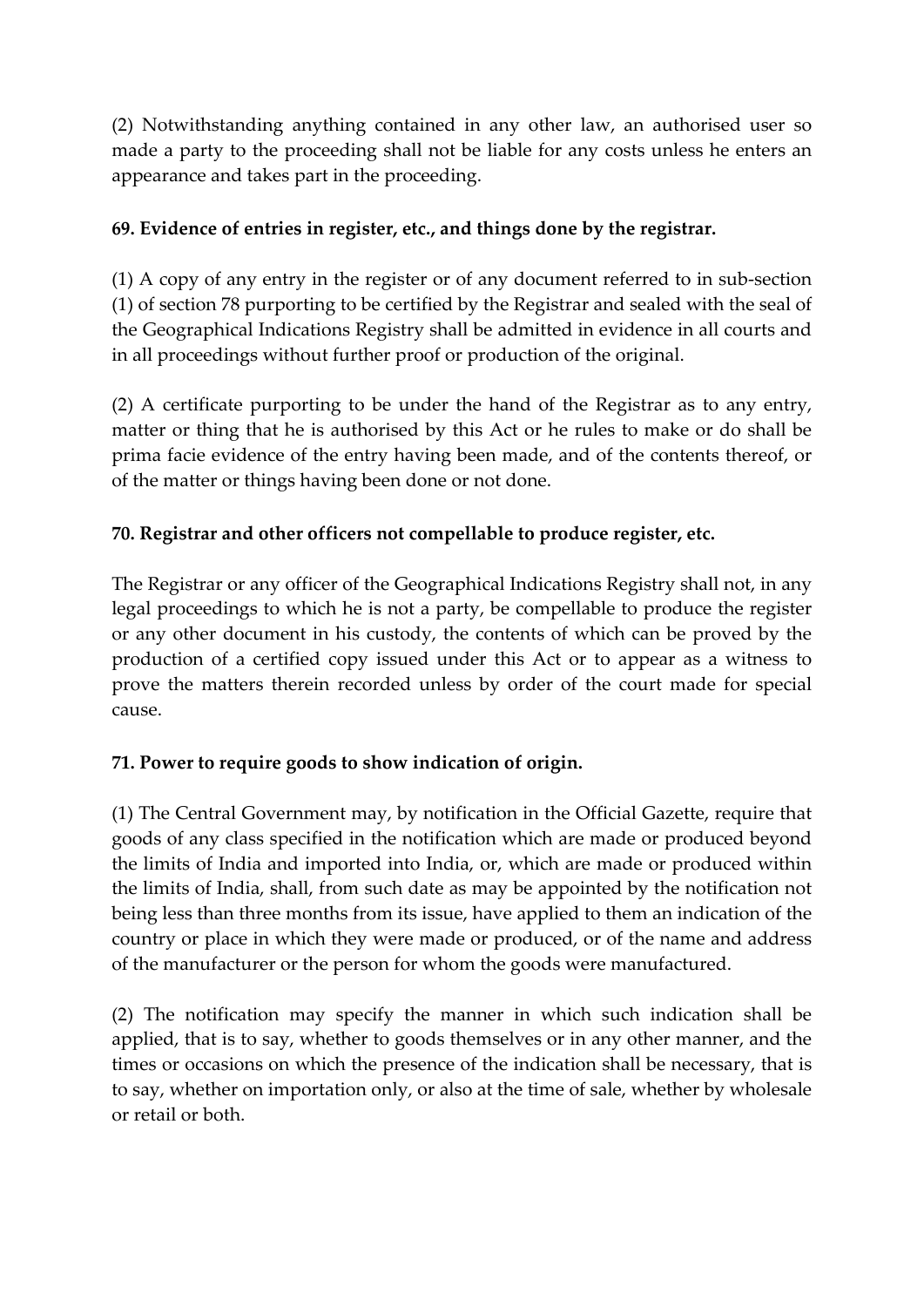(3) No notification under this section shall be issued, unless application is made for its issue by persons or associations substantially representing the interests of dealers in, or manufacturers, producers, or users of, the goods concerned, or unless the Central Government is otherwise convinced that it is necessary in the public interest to issue the notification, with or without such inquiry, as the Central Government may consider necessary.

(4) The provisions of section 23 of the General Clauses Act, 1897 shall apply to the issue of a notification under this section as they apply to the making of a rule or byelaw the making of which is subject to the condition of previous publication.

(5) A notification under this section shall not apply to goods made or produced beyond the limits of India and imported into India, if in respect of those goods, the Commissioner of Customs is satisfied at the time of importation that they are intended for exportation whether after transhipment in or transit through India or otherwise.

## **72. Certificate of validity.**

If in any legal proceedings for rectification of the register before the High Court a decision is on contest given in favour of the registered proprietor or, as the case may be, authorised user of the geographical indication on the issue as to the validity of the registration of the geographical indication or the authorised user, the High Court may grant a certificate to that effect, and if such a certificate is granted, then, in any subsequent legal proceeding in which the said validity comes into question the said proprietor or the authorised user, as the case may be, on obtaining a final order or judgement in his favour affirming validity of the registration of the geographical indication or the authorised user, as the case may be, shall unless the said final order or judgement for sufficient reason directs otherwise, be entitled to his full cost charges and expenses as between legal practitioner and client.

#### **73. Groundless threats of legal proceedings.**

(1) Where a person, by means of circulars, advertisements or otherwise, threatens a person with an action or proceeding for infringement of a geographical indication which is registered, or alleged by the first-mentioned person to be registered, or with some other like proceeding, a person aggrieved, may, whether the person making the threats is or is not the registered proprietor or the authorised user of the geographical indication, bring a suit against the first-mentioned person and may obtain a declaration to the effect that the threats are unjustifiable, and an injunction against the continuance of the threats and may recover such damages (if any) as he has sustained, unless the first-mentioned person satisfies the court that the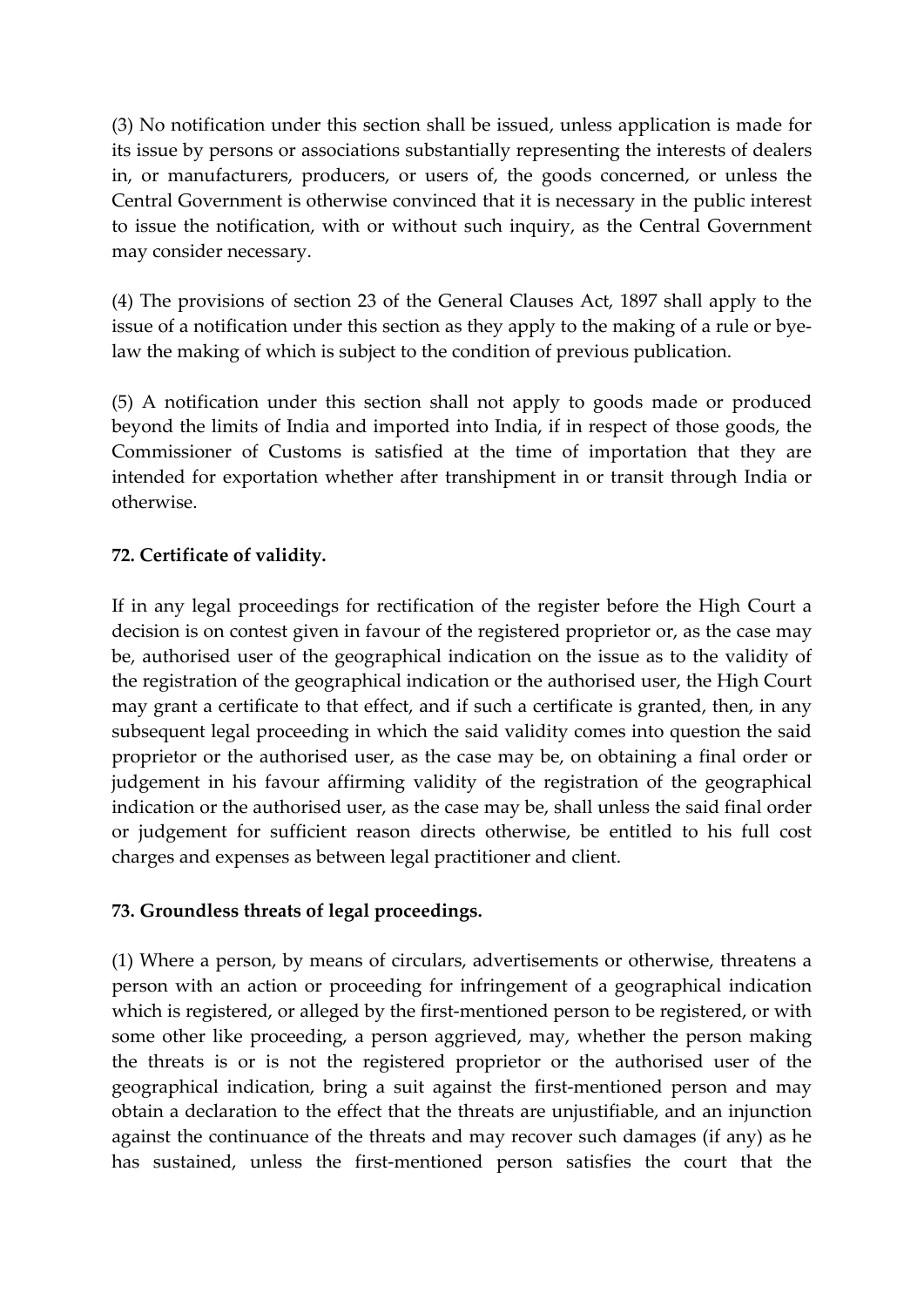geographical indication is registered and that the acts in respect of which the proceedings were threatened, constitute, or, if done, would constitute, an infringement of the geographical indication.

(2) The last preceding sub-section does not apply if the registered proprietor of the geographical indication or an authorised user thereof with due diligence commences and prosecutes an action against the person threatened for infringement of the geographical indication.

(3) Nothing in this section shall render a legal practitioner or a registered geographical indications agent liable to an action under this section in respect of an act done by him in his professional capacity on behalf of a client.

(4) A suit under sub-section (1) shall not be instituted in any court inferior to a district court.

## **74. Address for service.**

An address for service stated in an application or notice of opposition shall, for the purposes of the application or notice of opposition be deemed to be the address of the applicant or opponent, as the case may be, and all documents in relation to the application or notice of opposition may be served by leaving them at or sending them by post to the address for service of the applicant or opponent, as the case may be.

#### **75. Trade usages, etc., to be taken into consideration.**

In any proceeding relating to a geographical indication, the Registrar or the High Court, as the case may be, shall admit evidence of the usages of the trade concerned and of any relevant geographical indication legitimately used by other persons.

#### **76. Agents.**

Where, by or under this Act, any act, other than the making of an affidavit, is required to be done before the Registrar by any person, the act may, subject to the rules made in this behalf, be done instead of by that person himself, by a person duly authorised in the prescribed manner, who is,-

(a) a legal practitioner, or

(b) a person registered in the prescribed manner as a geographical indications agent, or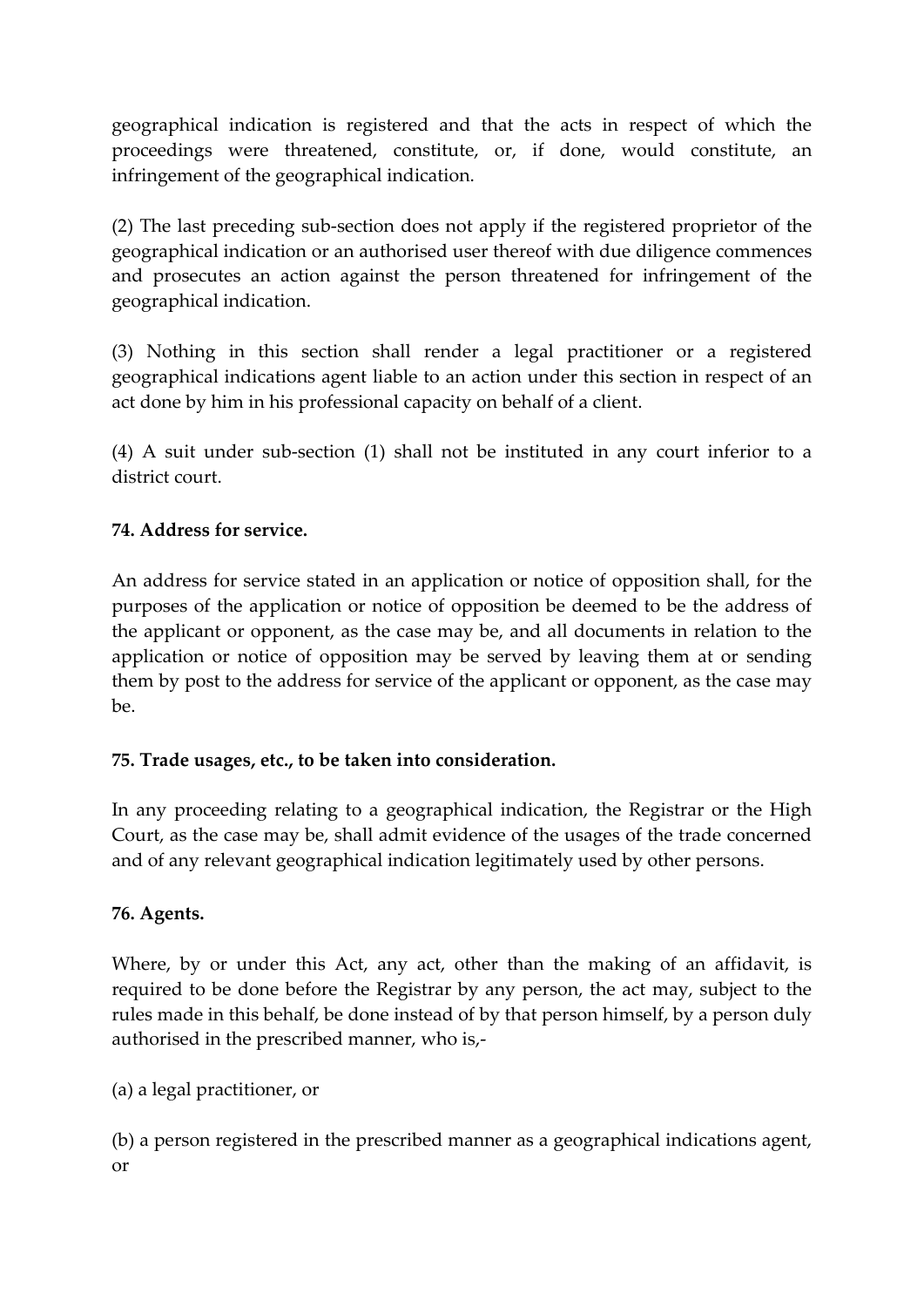(c) a person in the sole and regular employment of the principal.

### **77. Index.**

There shall be kept under the directions and supervision of the Registrar,-

(a) an index of registered geographical indications,

(b) an index of geographical indications in respect of which applications for registration are pending,

(c) an index of the names of the proprietors of registered geographical indications, and

(d) an index of the names of authorised users.

## **78. Documents open to public inspection.**

(1) The following documents, subject to such conditions as may be prescribed, be open to public inspection at the Geographical Indications Registry, namely:-

(a) The register and any document upon which any entry in the register is based;

 (b) Every notice of opposition to the registration of a geographical indication, application for rectification before the Registrar, counter-statement thereto, and any affidavit or document filed by the parties in any proceedings before the Registrar;

(c) The indexes mentioned in section 77; and

 (d) such other documents as the Central Government may, by notification in the Official Gazette, specify:

Provided that where such register is maintained wholly or partly on computer, the inspection of such register under this section shall be made by inspecting the computer print out of the relevant entry in the register so maintained on computer.

(2) Any person may, on an application to the Registrar and on payment of such fee as may be prescribed, obtain a certified copy of any entry in the register or any document referred to in sub-section (1).

# **79. Reports of registrar to be placed before parliament.**

The Central Government shall cause to be placed before both Houses of Parliament once a year a report respecting the execution by or under this Act.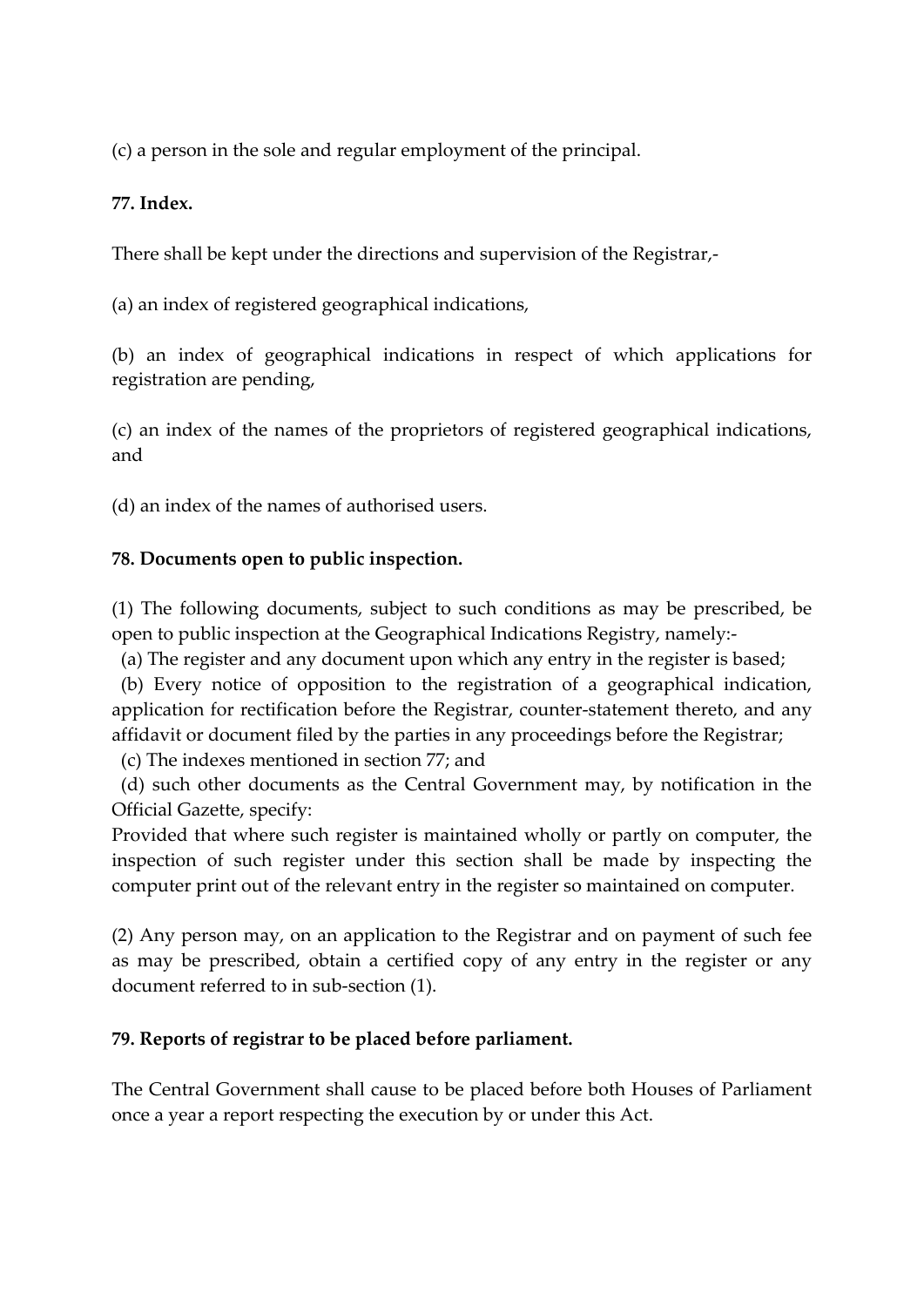#### **80. Fees and surcharge.**

(1) There shall be paid in respect of applications and registrations and other matters under this Act such fees and surcharge as may be prescribed by the Central Government.

(2) Where a fee is payable in respect of the doing of an act by the Registrar, the Registrar shall not do that act until the fee has been paid.

(3) Where a fee is payable in respect of the filing of a document at the Geographical Indications Registry, the document shall be deemed not to have been filed at the registry until the fee has been paid.

## **81. Savings in respect of certain matters in chapter viii.**

Nothing in Chapter VIII shall-

(a) exempt any person from any suit or other proceeding which might, but for anything in that Chapter, be brought against him, or

(b) be construed so as to render liable to any prosecution or punishment any servant of a master resident in India who in good faith acts in obedience to the instructions of such master, and, on demand made by or on behalf of the prosecutor, has given full information as to his master and as to the instructions which he has received from his master.

## **82. Declarations as to title of geographical indication not registrable under the registration act, 1908.**

Notwithstanding anything contained in the Registration Act, 1908 (16 of 1908) , no document declaring or purporting to declare any title of a person to a geographical indication other than a registered geographical indication shall be registered under that Act.

#### **83. Government to be bound.**

The provisions of this Act shall be binding on the Government.

# **84. Special provisions relating to applications for registration from citizens of convention countries.**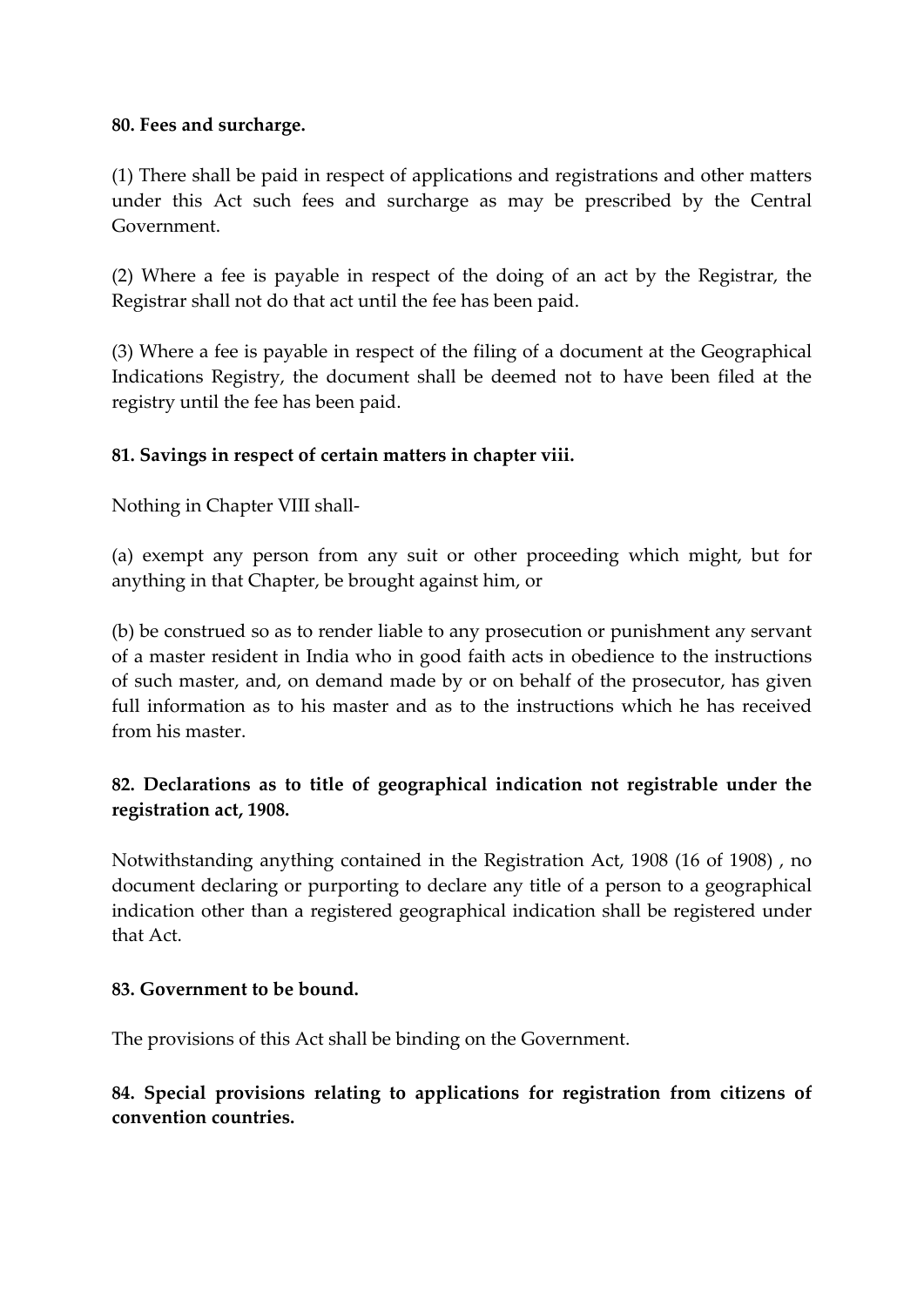(1) With a view to the fulfilment of a treaty, convention or arrangement with any country or a country which is a member of a group of countries or union of countries or Inter-Governmental Organisations outside India which affords to citizens of India similar privileges as granted to its own citizens, the Central Government may, by notification in the Official Gazette, declare such country or group of countries or union of countries or Inter-Governmental Organisations to be a convention country or convention countries for the purposes of this Act.

(2) Nothing contained in this Act or the Trade Marks Act,1999 shall prevent a continued and similar use of geographical indication relating to a country or a country which is a member of a group of countries or union of countries or any Inter-Governmental Organisations, as the case may be, notified under sub-section (1) identifying wines or spirits in connection with goods by any citizen or domiciliary of such country who has used that geographical indication in continuous manner with regard to such goods or any goods relating to such goods, as the case may be, in any part of the territory of that country either-

(a) for at least ten years preceding the 15th day of April, 1994; or

(b) In good faith preceding the date referred to in clause (a).

## **85. Provisions as to reciprocity.**

Where any country or a country which is a member of a group of countries or union of countries or any Inter-Governmental Organisation specified by the Central Government in this behalf by notification in the Official Gazette does not accord to citizens of India the same rights in respect of the registration and protection of geographical indications as it accords to its own nationals, no nationals of such country or a country which is a member of a group of countries or union or countries or Inter-Governmental Organisations, as the case may be, shall be entitled-

(a) to apply for the registration of, or be registered as the proprietor of geographical indication;

(b) to apply for registration or be registered as an authorised user under of a geographical indication.

#### **86. Powers of central government to remove difficulties.**

(1) If any difficulty arises in giving effect to the provisions of this Act, the Central Government may, by order published in the Official Gazette, make such not inconsistent with the provisions of this Act as may appear to be necessary for removing the difficulty: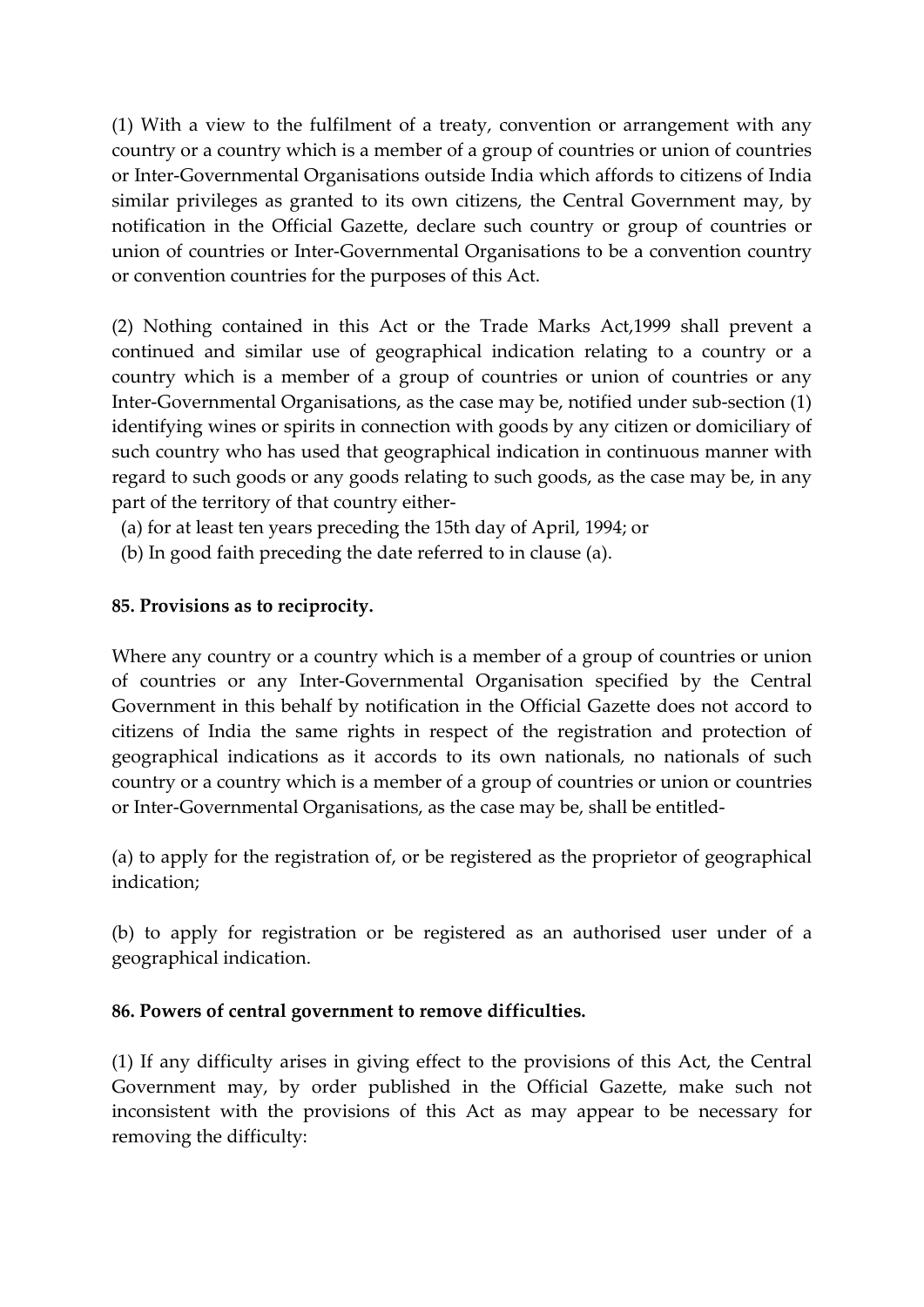Provided that no order shall be made under this section after the expiry of five years from the commencement of this Act.

(2) Every order made under this section shall, as soon as may be after it is made, be laid before each House of Parliament.

#### **87. Power to make rules.**

(1) The Central Government may, by notification in the Official Gazette and subject to the condition of previous publication, make rules to carry out the provisions of this Act.

(2) In particular, and without prejudice to the generality of the foregoing, power, such rules may provide for all or any of the following matters, namely:-

 (a) the matters to be included in the Register of Geographical Indications under sub-section (1), and the safeguards to be observed in the maintenance of such register in computer floppies or diskettes under sub-section (2) of section 6;

 (b) the manner of incorporation of particulars relating to registration of geographical indications in Part A under sub-section (2) and the manner of incorporation of particulars relating to the registration of the authorised users under sub-section (3) of section 7;

 (c) the classification of goods and the manner of publication of the alphabetical index of classification of goods and the definite territory or locality or region for the purpose of registration of geographical indications under sub-section (1) of section 8;

 (d) the form in which and the manner in which an application for registration of a geographical indication may be made and the fees which may accompany the application under sub-section (1) and the particulars to be made in the statement of producers of goods who proposes to be initially registered with the registration under clause (f) of sub-section (2) of section 11;

 (e) the manner publication of advertisement of accepted application, for registration of geographical indications, etc., under sub-section (1), and the manner of notifying the corrections or amendments made in the application under sub-section (2) of section 13;

 (f) the manner in which and the fee which may accompany an application and the manner of giving notice under sub-section (1) and the manner of sending counter statement under sub-section (2) and the manner of submissions of evidence and the time therefor under sub-section (4) of section 14;

 (g) the form of certificate of registration under sub-section (2) and the manner of giving notice to the applicant under sub-section (3) of section 16;

 (h) the manner of applying for registration as an authorised user under sub-section (1) and the manner of submitting statements and documents along with such